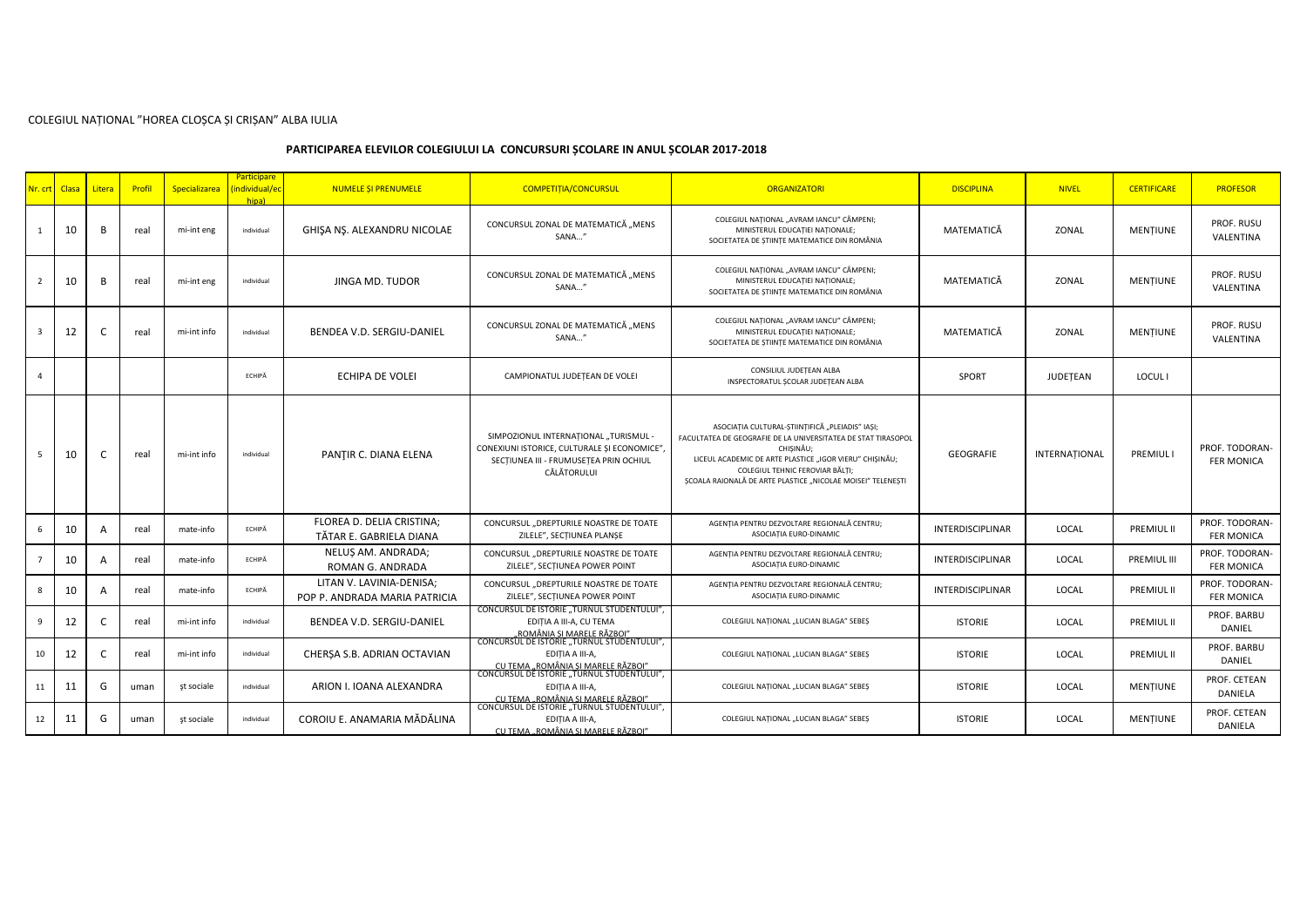| 13 | 10 | C  | real | mi-int info | individual | PANȚIR C. DIANA ELENA   | CONCURSUL & SIMPOZIONUL INTERNATIONAL DE<br>FOTOGRAFIE GEOGRAFICĂ "PORUMBIȚA ALBĂ",<br>SECTIUNE: OAMENI, OAMENI                  | SOCIETATEA DE GEOGRAFIE DIN ROMÂNIA-FILIALA JUDEȚULUI ALBA;<br>CONSILIUL LOCAL AL COMUNEI CIURULEASA; PRIMĂRIA COMUNEI<br>CIURULEASA; ȘCOALA GIMNAZIALĂ CIURULEASA; CLUBUL DE<br>CUNOAȘTERE AL PĂMÂNTULUI "PORUMBIȚA ALBĂ" CIURULEASA | GEOGRAFIE | INTERNAȚIONAL | PREMIUL<br>SECȚIUNII   | PROF. TODORAN-<br><b>FER MONICA</b> |
|----|----|----|------|-------------|------------|-------------------------|----------------------------------------------------------------------------------------------------------------------------------|---------------------------------------------------------------------------------------------------------------------------------------------------------------------------------------------------------------------------------------|-----------|---------------|------------------------|-------------------------------------|
| 14 | 10 |    | real | mi-int info | individual | PANȚIR C. DIANA ELENA   | CONCURSUL & SIMPOZIONUL INTERNATIONAL DE<br>FOTOGRAFIE GEOGRAFICĂ "PORUMBIȚA ALBĂ",<br>SECȚIUNE: CULTURĂ ȘI CIVILIZAȚIE POPULARĂ | SOCIETATEA DE GEOGRAFIE DIN ROMÂNIA-FILIALA JUDEȚULUI ALBA;<br>CONSILIUL LOCAL AL COMUNEI CIURULEASA; PRIMĂRIA COMUNEI<br>CIURULEASA; ȘCOALA GIMNAZIALĂ CIURULEASA; CLUBUL DE<br>CUNOAȘTERE AL PĂMÂNTULUI "PORUMBIȚA ALBĂ" CIURULEASA | GEOGRAFIE | INTERNATIONAL | PREMIUL<br>SECTIUNII   | PROF. TODORAN-<br><b>FER MONICA</b> |
| 15 | 10 |    | real | mi-int info | individual | PANȚIR C. DIANA ELENA   | CONCURSUL & SIMPOZIONUL INTERNAȚIONAL DE<br>FOTOGRAFIE GEOGRAFICĂ "PORUMBIȚA ALBĂ",<br>SECTIUNE: LUMEA CONTEMPORANĂ              | SOCIETATEA DE GEOGRAFIE DIN ROMÂNIA-FILIALA JUDEȚULUI ALBA;<br>CONSILIUL LOCAL AL COMUNEI CIURULEASA; PRIMĂRIA COMUNEI<br>CIURULEASA; ȘCOALA GIMNAZIALĂ CIURULEASA; CLUBUL DE<br>CUNOAȘTERE AL PĂMÂNTULUI "PORUMBIȚA ALBĂ" CIURULEASA | GEOGRAFIE | INTERNATIONAL | PREMIUL<br>SECTIUNII   | PROF. TODORAN-<br><b>FER MONICA</b> |
| 16 | 10 | C  | real | mi-int info | individual | PANȚIR C. DIANA ELENA   | CONCURSUL & SIMPOZIONUL INTERNAȚIONAL DE<br>FOTOGRAFIE GEOGRAFICĂ "PORUMBIȚA ALBĂ"                                               | SOCIETATEA DE GEOGRAFIE DIN ROMÂNIA-FILIALA JUDEȚULUI ALBA;<br>CONSILIUL LOCAL AL COMUNEI CIURULEASA; PRIMĂRIA COMUNEI<br>CIURULEASA; ȘCOALA GIMNAZIALĂ CIURULEASA; CLUBUL DE<br>CUNOAȘTERE AL PĂMÂNTULUI "PORUMBIȚA ALBĂ" CIURULEASA | GEOGRAFIE | INTERNATIONAL | PREMIUL II             | PROF. TODORAN-<br><b>FER MONICA</b> |
| 17 | 10 | -C | real | mi-int info | individual | PANȚIR C. DIANA ELENA   | CONCURSUL & SIMPOZIONUL INTERNAȚIONAL DE<br>FOTOGRAFIE GEOGRAFICĂ "PORUMBIȚA ALBĂ"                                               | SOCIETATEA DE GEOGRAFIE DIN ROMÂNIA-FILIALA JUDEȚULUI ALBA;<br>CONSILIUL LOCAL AL COMUNEI CIURULEASA; PRIMĂRIA COMUNEI<br>CIURULEASA; ȘCOALA GIMNAZIALĂ CIURULEASA; CLUBUL DE<br>CUNOAȘTERE AL PĂMÂNTULUI "PORUMBIȚA ALBĂ" CIURULEASA | GEOGRAFIE | INTERNATIONAL | <b>PREMIUL III</b>     | PROF. TODORAN-<br><b>FER MONICA</b> |
| 18 | 10 | A  | real | mate-info   | individual | APOLZAN NC. ANDREI      | CONCURSUL & SIMPOZIONUL INTERNATIONAL DE<br>FOTOGRAFIE GEOGRAFICĂ "PORUMBIȚA ALBĂ"                                               | SOCIETATEA DE GEOGRAFIE DIN ROMÂNIA-FILIALA JUDEȚULUI ALBA;<br>CONSILIUL LOCAL AL COMUNEI CIURULEASA; PRIMĂRIA COMUNEI<br>CIURULEASA; ȘCOALA GIMNAZIALĂ CIURULEASA; CLUBUL DE<br>CUNOAȘTERE AL PĂMÂNTULUI "PORUMBIȚA ALBĂ" CIURULEASA | GEOGRAFIE | INTERNATIONAL | DIPLOMĂ<br>PARTICIPARE | PROF. TODORAN-<br><b>FER MONICA</b> |
| 19 | 10 | A  | real | mate-info   | individual | GĂLDĂU HI. LARISA IOANA | CONCURSUL & SIMPOZIONUL INTERNAȚIONAL DE<br>FOTOGRAFIE GEOGRAFICĂ "PORUMBIȚA ALBĂ"                                               | SOCIETATEA DE GEOGRAFIE DIN ROMÂNIA-FILIALA JUDEȚULUI ALBA;<br>CONSILIUL LOCAL AL COMUNEI CIURULEASA; PRIMĂRIA COMUNEI<br>CIURULEASA; ȘCOALA GIMNAZIALĂ CIURULEASA; CLUBUL DE<br>CUNOAȘTERE AL PĂMÂNTULUI "PORUMBIȚA ALBĂ" CIURULEASA | GEOGRAFIE | INTERNATIONAL | DIPLOMĂ<br>PARTICIPARE | PROF. TODORAN-<br><b>FER MONICA</b> |
| 20 | 10 | -C | real | mi-int info | individual | PANȚIR C. DIANA ELENA   | CONCURSUL & SIMPOZIONUL INTERNATIONAL DE<br>FOTOGRAFIE GEOGRAFICĂ "PORUMBIȚA ALBĂ"                                               | SOCIETATEA DE GEOGRAFIE DIN ROMÂNIA-FILIALA JUDEȚULUI ALBA;<br>CONSILIUL LOCAL AL COMUNEI CIURULEASA; PRIMĂRIA COMUNEI<br>CIURULEASA; ȘCOALA GIMNAZIALĂ CIURULEASA; CLUBUL DE<br>CUNOAȘTERE AL PĂMÂNTULUI "PORUMBIȚA ALBĂ" CIURULEASA | GEOGRAFIE | INTERNATIONAL | DIPLOMĂ<br>PARTICIPARE | PROF. TODORAN-<br><b>FER MONICA</b> |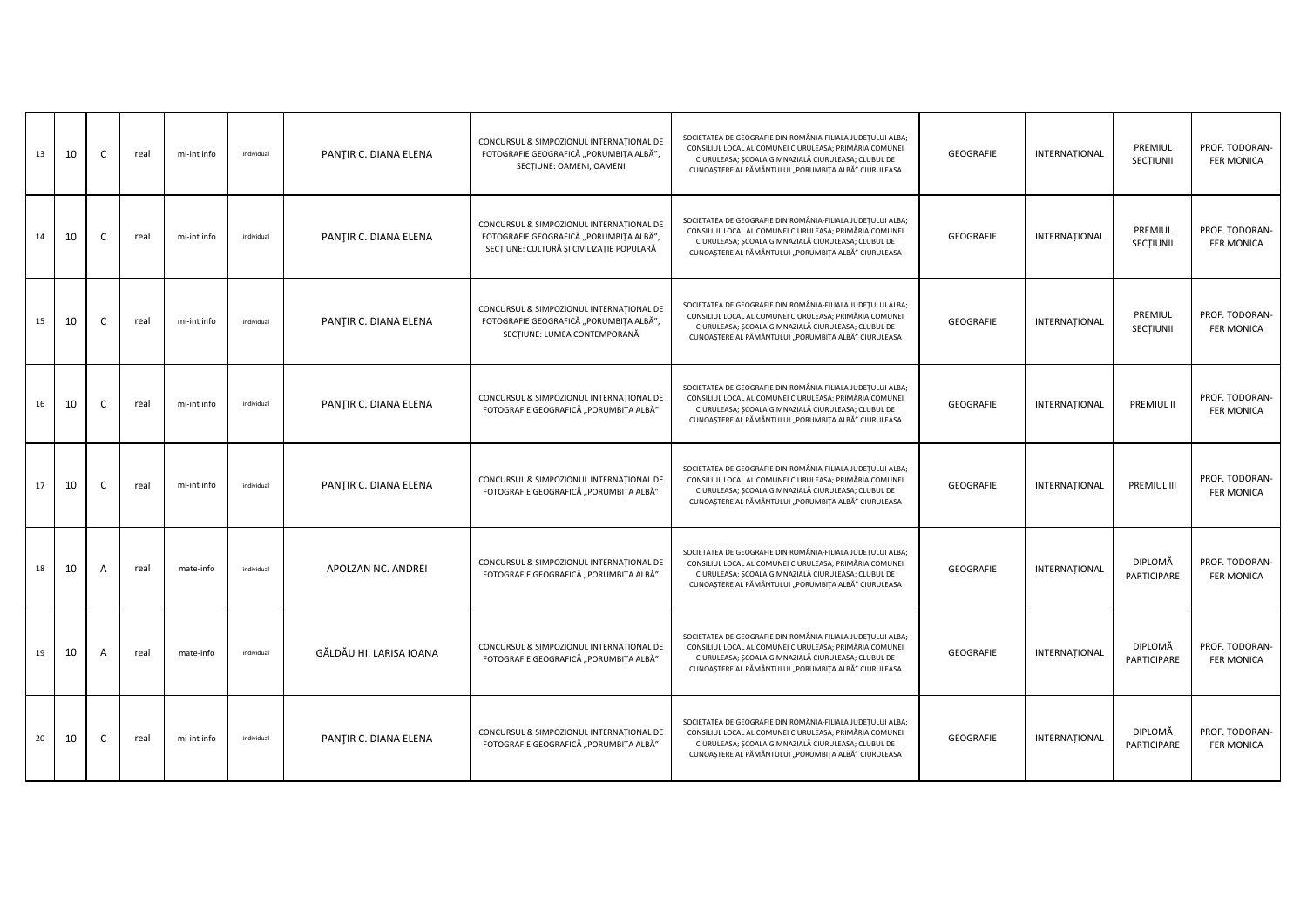| 21 | 10 | A | real | mate-info  | individual | NELUȘ AM. ANDRADA             | CONCURSUL & SIMPOZIONUL INTERNATIONAL DE<br>FOTOGRAFIE GEOGRAFICĂ "PORUMBIȚA ALBĂ" | SOCIETATEA DE GEOGRAFIE DIN ROMÂNIA-FILIALA JUDEȚULUI ALBA;<br>CONSILIUL LOCAL AL COMUNEI CIURULEASA; PRIMĂRIA COMUNEI<br>CIURULEASA; ȘCOALA GIMNAZIALĂ CIURULEASA; CLUBUL DE<br>CUNOAȘTERE AL PĂMÂNTULUI "PORUMBIȚA ALBĂ" CIURULEASA | GEOGRAFIE        | INTERNAȚIONAL | DIPLOMĂ<br>PARTICIPARE | PROF. TODORAN-<br><b>FER MONICA</b>                                |
|----|----|---|------|------------|------------|-------------------------------|------------------------------------------------------------------------------------|---------------------------------------------------------------------------------------------------------------------------------------------------------------------------------------------------------------------------------------|------------------|---------------|------------------------|--------------------------------------------------------------------|
| 22 | 10 | A | real | mate-info  | individual | VINTAN V. MARIA ALEXANDRA     | CONCURSUL & SIMPOZIONUL INTERNATIONAL DE<br>FOTOGRAFIE GEOGRAFICĂ "PORUMBIȚA ALBĂ" | SOCIETATEA DE GEOGRAFIE DIN ROMÂNIA-FILIALA JUDEȚULUI ALBA;<br>CONSILIUL LOCAL AL COMUNEI CIURULEASA; PRIMĂRIA COMUNEI<br>CIURULEASA; ȘCOALA GIMNAZIALĂ CIURULEASA; CLUBUL DE<br>CUNOAȘTERE AL PĂMÂNTULUI "PORUMBIȚA ALBĂ" CIURULEASA | GEOGRAFIE        | INTERNAȚIONAL | DIPLOMĂ<br>PARTICIPARE | PROF. TODORAN-<br><b>FER MONICA</b>                                |
| 23 | 10 | A | real | mate-info  | individual | ROMAN CA. ANDA ŞTEFANIA       | CONCURSUL & SIMPOZIONUL INTERNAȚIONAL DE<br>FOTOGRAFIE GEOGRAFICĂ "PORUMBIȚA ALBĂ" | SOCIETATEA DE GEOGRAFIE DIN ROMÂNIA-FILIALA JUDETULUI ALBA;<br>CONSILIUL LOCAL AL COMUNEI CIURULEASA; PRIMĂRIA COMUNEI<br>CIURULEASA; ȘCOALA GIMNAZIALĂ CIURULEASA; CLUBUL DE<br>CUNOAȘTERE AL PĂMÂNTULUI "PORUMBIȚA ALBĂ" CIURULEASA | GEOGRAFIE        | INTERNATIONAL | DIPLOMĂ<br>PARTICIPARE | PROF. TODORAN-<br><b>FER MONICA</b>                                |
| 24 | 10 | A | real | mate-info  | individual | CONRADI E. RUXANDRA           | CONCURSUL & SIMPOZIONUL INTERNAȚIONAL DE<br>FOTOGRAFIE GEOGRAFICĂ "PORUMBIȚA ALBĂ" | SOCIETATEA DE GEOGRAFIE DIN ROMÂNIA-FILIALA JUDEȚULUI ALBA;<br>CONSILIUL LOCAL AL COMUNEI CIURULEASA; PRIMĂRIA COMUNEI<br>CIURULEASA; ȘCOALA GIMNAZIALĂ CIURULEASA; CLUBUL DE<br>CUNOAȘTERE AL PĂMÂNTULUI "PORUMBIȚA ALBĂ" CIURULEASA | GEOGRAFIE        | INTERNATIONAL | DIPLOMĂ<br>PARTICIPARE | PROF. TODORAN-<br><b>FER MONICA</b>                                |
| 25 |    |   |      |            | ECHIPĂ     | ECHIPA COLEGIULUI             | CONCURSUL "SANITARII PRICEPUȚI"- ETAPA ZONALĂ                                      | CRUCEA ROȘIE ROMÂNĂ FILIALA ALBA                                                                                                                                                                                                      | INTERDISCIPLINAR | ZONAL         | DIPLOMĂ LOCUL I        | PROF. MILEA ANNA;<br><b>ASISTENT MEDICAL</b><br><b>OLTEAN DANA</b> |
| 26 | 10 | B | real | mi-int eng | individual | GHIŞA N.Ş. ALEXANDRU NICOLAE  | CONCURSUL DE MATEMATICĂ "IOAN MARIȘ", EDIȚIA<br>A IX-A 2018, CLASA A X-A           | ASOCIAȚIA PENTRU ȘTIINȚĂ ȘI PROGRES "PITAGORA" CUGIR                                                                                                                                                                                  | MATEMATICĂ       |               | PREMIUL III            | PROF. RUSU<br>VALENTINA                                            |
| 27 | 10 | B | real | mi-int eng | individual | JINGA M.D. TUDOR              | CONCURSUL DE MATEMATICĂ "IOAN MARIȘ", EDIȚIA<br>A IX-A 2018, CLASA A X-A           | ASOCIAȚIA PENTRU ȘTIINȚĂ ȘI PROGRES "PITAGORA" CUGIR                                                                                                                                                                                  | MATEMATICĂ       |               | <b>PREMIULI</b>        | PROF. RUSU<br>VALENTINA                                            |
| 28 | 12 | B | real | mi-int eng | individual | TOTOIAN E. D. MARIUS-HORATIU  | CONCURSUL DE MATEMATICĂ "IOAN MARIȘ", EDIȚIA<br>A IX-A 2018, CLASA A XII-A         | ASOCIAȚIA PENTRU ȘTIINȚĂ ȘI PROGRES "PITAGORA" CUGIR                                                                                                                                                                                  | MATEMATICĂ       |               | PREMIUL I              | PROF. SANDU<br>CORNEL                                              |
| 29 | 9  | B | real | mi-int eng | individual | RUS M.D.RAREŞ CĂTĂLIN         | CONCURSUL DE MATEMATICĂ "IOAN MARIȘ", EDIȚIA<br>A IX-A 2018, CLASA A IX-A          | ASOCIAȚIA PENTRU ȘTIINȚĂ ȘI PROGRES "PITAGORA" CUGIR                                                                                                                                                                                  | MATEMATICĂ       |               | PREMIUL III            | PROF. SANDU<br>CORNEL                                              |
| 30 | 10 | B | real | mi-int eng | individual | VLAD M. MIRCEA DRAGOŞ         | CONCURSUL DE MATEMATICĂ "IOAN MARIȘ", EDIȚIA<br>A IX-A 2018, CLASA A IX-A          | ASOCIAȚIA PENTRU ȘTIINȚĂ ȘI PROGRES "PITAGORA" CUGIR                                                                                                                                                                                  | MATEMATICĂ       |               | PARTICIPARE            | PROF. RUSU<br>VALENTINA                                            |
| 31 | 10 | B | real | mi-int eng | individual | DAN C. ALEXANDRU              | CONCURSUL DE MATEMATICĂ "IOAN MARIȘ", EDIȚIA<br>A IX-A 2018, CLASA A IX-A          | ASOCIAȚIA PENTRU ȘTIINȚĂ ȘI PROGRES "PITAGORA" CUGIR                                                                                                                                                                                  | MATEMATICĂ       |               | PARTICIPARE            | PROF. RUSU<br>VALENTINA                                            |
| 32 | 10 | B | real | mi-int eng | individual | VOIC A. ANDREI FLORIN         | CONCURSUL DE MATEMATICĂ "IOAN MARIȘ", EDIȚIA<br>A IX-A 2018, CLASA A IX-A          | ASOCIAȚIA PENTRU ȘTIINȚĂ ȘI PROGRES "PITAGORA" CUGIR                                                                                                                                                                                  | MATEMATICĂ       |               | PARTICIPARE            | PROF. RUSU<br>VALENTINA                                            |
| 33 | 11 | B | real | mi-int eng | individual | LAZEA N. DRAGOȘ BOGDAN        | CONCURSUL DE MATEMATICĂ "IOAN MARIȘ", EDIȚIA<br>A IX-A 2018, CLASA A IX-A          | ASOCIAȚIA PENTRU ȘTIINȚĂ ȘI PROGRES "PITAGORA" CUGIR                                                                                                                                                                                  | MATEMATICĂ       |               | PARTICIPARE            | PROF. BORA<br><b>DORINEL</b>                                       |
| 34 | 11 | B | real | mi-int eng | individual | <b>BOZDOG D. RALUCA DELIA</b> | CONCURSUL DE MATEMATICĂ "IOAN MARIȘ", EDIȚIA<br>A IX-A 2018, CLASA A IX-A          | ASOCIAȚIA PENTRU ȘTIINȚĂ ȘI PROGRES "PITAGORA" CUGIR                                                                                                                                                                                  | MATEMATICĂ       |               | PARTICIPARE            | PROF. BORA<br><b>DORINEL</b>                                       |
| 35 | 12 | B | real | mi-int eng | individual | GIURGIU I. DORIAN-MIHAI       | CONCURSUL DE MATEMATICĂ "IOAN MARIȘ", EDIȚIA<br>A IX-A 2018, CLASA A IX-A          | ASOCIAȚIA PENTRU ȘTIINȚĂ ȘI PROGRES "PITAGORA" CUGIR                                                                                                                                                                                  | MATEMATICĂ       |               | PARTICIPARE            | PROF. SANDU<br>CORNEL                                              |
|    |    |   |      |            |            |                               |                                                                                    |                                                                                                                                                                                                                                       |                  |               |                        |                                                                    |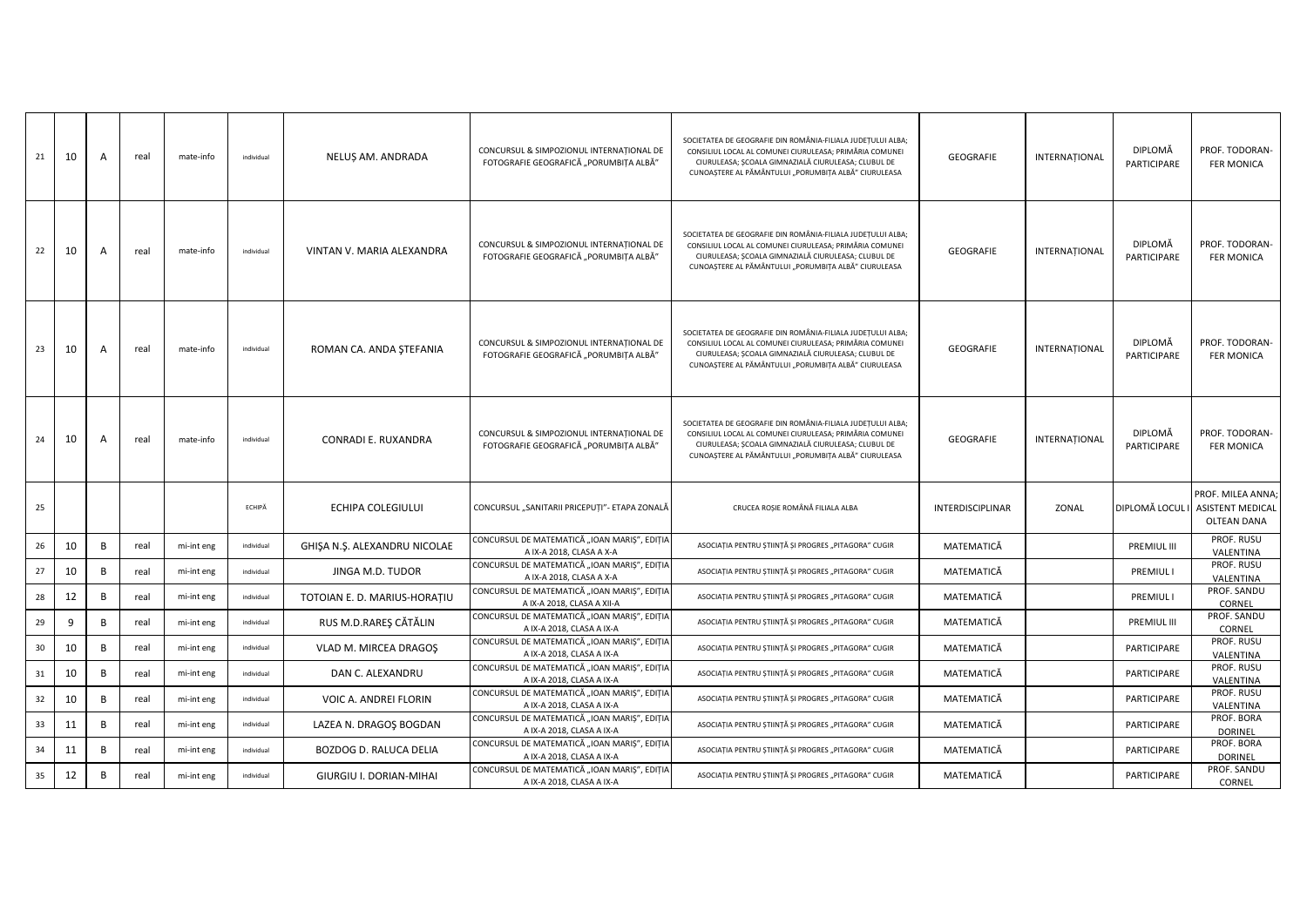| 36 | q  | B | real | mi-int eng       | individual | FURDUI A.R. TUDOR GABRIEL   | CONCURSUL DE MATEMATICĂ "IOAN MARIȘ", EDIȚIA<br>A IX-A 2018, CLASA A IX-A                                                                                          | ASOCIAȚIA PENTRU ȘTIINȚĂ ȘI PROGRES "PITAGORA" CUGIR                                                                                                                                               | MATEMATICĂ              |                 | PARTICIPARE            | PROF. SANDU<br>CORNEL      |
|----|----|---|------|------------------|------------|-----------------------------|--------------------------------------------------------------------------------------------------------------------------------------------------------------------|----------------------------------------------------------------------------------------------------------------------------------------------------------------------------------------------------|-------------------------|-----------------|------------------------|----------------------------|
| 37 | 11 | A | real | mate-info        | individual | PERTA I. ANDREEA IULIA      | CONCURSUL DE MATEMATICĂ "IOAN MARIȘ", EDIȚIA<br>A IX-A 2018, CLASA A IX-A                                                                                          | ASOCIAȚIA PENTRU ȘTIINȚĂ ȘI PROGRES "PITAGORA" CUGIR                                                                                                                                               | MATEMATICĂ              |                 | PARTICIPARE            | PROF. CÎMPEAN<br>VIOREL    |
| 38 | 10 | E | uman | filo-bilingv eng | individual | BÎSCĂ I. IOANA MARIA        | PROJECTUL NATIONAL DE LITERATURE ȘI ARTE<br>VIZUALE "LAUDĂ SEMINȚELOR, CELOR DE FAȚĂ ȘI-N<br>VECI TUTUROR", EDIȚIA 2018 - SECȚIUNEA CREAȚIE                        | MINISTERUL EDUCAȚIEI NAȚIONALE; INSPECTORATUL ȘCOLAR JUDEȚEAN<br>ALBA; CASA CORPULUI DIDACTIC ALBA                                                                                                 | LIMBA ROMÂNĂ            | JUDETEAN        | PREMIUL I              | PROF. LODOABĂ<br>LIVIU     |
| 39 | 10 | E | uman | filo-bilingv eng | individual | BÎSCĂ I. IOANA MARIA        | LIETRARĂ-ELEVI<br>PROIECTUL NAȚIONAL DE LITERATURE ȘI ARTE<br>VIZUALE "LAUDĂ SEMINȚELOR, CELOR DE FAȚĂ ȘI-N<br>VECI TUTUROR", EDIȚIA 2018 - SECȚIUNEA CREAȚIE      | MINISTERUL EDUCAȚIEI NAȚIONALE; INSPECTORATUL ȘCOLAR JUDEȚEAN<br>ALBA; CASA CORPULUI DIDACTIC ALBA                                                                                                 | LIMBA ROMÂNĂ            | <b>NATIONAL</b> | <b>PREMIUL I</b>       | PROF. LODOABĂ<br>LIVIU     |
| 40 | 10 |   | uman | filo-bilingv eng | individual | BÎSCĂ I. IOANA MARIA        | <b>PROJECTUL NAȚIONAL DE LITERATURE ȘI ARTE</b><br>VIZUALE "LAUDĂ SEMINȚELOR, CELOR DE FAȚĂ ȘI-N<br>VECI TUTUROR", EDITIA 2018 - SECTIUNEA ARTE<br>PLASTICE-ELEVI  | MINISTERUL EDUCAȚIEI NAȚIONALE; INSPECTORATUL ȘCOLAR JUDEȚEAN<br>ALBA; CASA CORPULUI DIDACTIC ALBA                                                                                                 | <b>ARTE PLASTICE</b>    | <b>NATIONAL</b> | MENTIUNE               | PROF. LODOABĂ<br>LIVIU     |
| 41 | 11 | G | uman | st sociale       | individual | PERTA I. IOANA BIANCA       | PROIECTUL NAȚIONAL DE LITERATURE ȘI ARTE<br>VIZUALE "LAUDĂ SEMINȚELOR, CELOR DE FAȚĂ ȘI-N<br>VECI TUTUROR", EDIȚIA 2018 - SECȚIUNEA<br>INFORMARE DOCUMENTARE-ELEVI | MINISTERUL EDUCAȚIEI NAȚIONALE; INSPECTORATUL ȘCOLAR JUDEȚEAN<br>ALBA; CASA CORPULUI DIDACTIC ALBA                                                                                                 | LIMBA ROMÂNĂ            | JUDETEAN        | <b>PREMIULI</b>        | <b>BIBL. BÎRZ LUCRETIA</b> |
| 42 | 11 | G | uman | st sociale       | individual | PERTA I. IOANA BIANCA       | PROIECTUL NAȚIONAL DE LITERATURE ȘI ARTE<br>VIZUALE "LAUDĂ SEMINȚELOR, CELOR DE FAȚĂ ȘI-N<br>VECI TUTUROR", EDIȚIA 2018 - SECȚIUNEA<br>INFORMARE DOCUMENTARE-ELEVI | MINISTERUL EDUCAȚIEI NAȚIONALE; INSPECTORATUL ȘCOLAR JUDEȚEAN<br>ALBA; CASA CORPULUI DIDACTIC ALBA                                                                                                 | LIMBA ROMÂNĂ            | <b>NATIONAL</b> | <b>PREMIULI</b>        | BIBL. BÎRZ LUCRETIA        |
| 43 | q  |   | uman | filo-bilingv eng | individual | COMȘA N.M. IULIANA MARIA    | CONCURSUL REGIONAL DE CONSILIERE SCOLARĂ<br>PRIN ARTTERAPIE, SECȚIUNEA COMPOZIȚIE LITERARĂ                                                                         | MINISTERUL EDUCATIEI NATIONALE; CENTRUL JUDETEAN DE RESURSE SI<br>DE ASISTENȚĂ EDUCAȚIONALĂ SĂLAJ; CENTRUL JUDEȚEAN DE ASISTENȚĂ<br>PSIHOPEDAGOGICĂ SĂLAJ; INSPECTORATUL SCOLAR AL JUDETULUI SĂLAJ | <b>INTERDISCIPLINAR</b> | REGIONAL        | DIPLOMĂ<br>PARTICIPARE | PROF. MORAR<br>ADELINA     |
| 44 | q  | E | uman | filo-bilingv eng | individual | COMSA N.M. IULIANA MARIA    | CONCURSUL REGIONAL DE CONSILIERE SCOLARĂ<br>PRIN ARTTERAPIE, SECȚIUNEA COMPOZIȚIE LITERARĂ                                                                         | MINISTERUL EDUCAȚIEI NAȚIONALE; CENTRUL JUDEȚEAN DE RESURSE ȘI<br>DE ASISTENȚĂ EDUCAȚIONALĂ SĂLAJ; CENTRUL JUDEȚEAN DE ASISTENȚĂ<br>PSIHOPEDAGOGICĂ SĂLAJ; INSPECTORATUL SCOLAR AL JUDETULUI SĂLAJ | <b>INTERDISCIPLINAR</b> | REGIONAL        | <b>PREMIUL II</b>      | PROF. MORAR<br>ADELINA     |
| 45 | q  |   | uman | filo-bilingv eng | individual | COMSA N.M. IULIANA MARIA    | CONCURSUL JUDEȚEAN DE CONSILIERE ȘCOLARĂ<br>PRIN ART-TERAPIE                                                                                                       | CENTRUL JUDEȚEAN DE ASISTENȚĂ PSIHOPEDAGOGICĂ ALBA                                                                                                                                                 | INTERDISCIPLINAR        | JUDETEAN        | <b>PREMIUL I</b>       | PROF. MORAR<br>ADELINA     |
| 46 | 11 |   | uman | filo-bilingv eng | individual | ATANASIU C. DORA LAURA      | CONCURSUL JUDEȚEAN DE CONSILIERE ȘCOLARĂ<br>PRIN ART-TERAPIE                                                                                                       | CENTRUL JUDEȚEAN DE ASISTENȚĂ PSIHOPEDAGOGICĂ ALBA                                                                                                                                                 | INTERDISCIPLINAR        | JUDETEAN        | PREMIUL II             | PROF. MORAR<br>ADELINA     |
| 47 | 10 | C | real | mi-int info      | individual | DUMITRAȘ V. IOANA FLORINA   | CONCURSUL JUDEȚEAN DE CONSILIERE ȘCOLARĂ<br>PRIN ART-TERAPIE                                                                                                       | CENTRUL JUDEȚEAN DE ASISTENȚĂ PSIHOPEDAGOGICĂ ALBA                                                                                                                                                 | INTERDISCIPLINAR        | JUDETEAN        | PREMIUL III            | PROF. MORAR<br>ADELINA     |
| 48 |    |   |      |                  | individual | <b>COMSA MIHAI</b>          | CONCURSUL JUDEȚEAN DE CONSILIERE ȘCOLARĂ<br>PRIN ART-TERAPIE                                                                                                       | CENTRUL JUDEȚEAN DE ASISTENȚĂ PSIHOPEDAGOGICĂ ALBA                                                                                                                                                 | INTERDISCIPLINAR        | JUDETEAN        | PREMIUL II             | PROF. MORAR<br>ADELINA     |
| 49 | 10 | G | uman | st sociale       | individual | MUNTEAN I. LUIZA ALEXIA     | CONCURSUL JUDEȚEAN DE CONSILIERE ȘCOLARĂ<br>PRIN ART-TERAPIE                                                                                                       | CENTRUL JUDEȚEAN DE ASISTENȚĂ PSIHOPEDAGOGICĂ ALBA                                                                                                                                                 | <b>INTERDISCIPLINAR</b> | JUDETEAN        | <b>PREMIUL III</b>     | PROF. MORAR<br>ADELINA     |
| 50 | 10 | B | real | mi-int eng       | individual | RADU AI. DARIA              | CONCURSUL JUDEȚEAN DE CONSILIERE ȘCOLARĂ<br>PRIN ART-TERAPIE                                                                                                       | CENTRUL JUDEȚEAN DE ASISTENȚĂ PSIHOPEDAGOGICĂ ALBA                                                                                                                                                 | INTERDISCIPLINAR        | JUDETEAN        | PREMIUL III            | PROF. MORAR<br>ADELINA     |
| 51 | 10 | B | real | mi-int eng       | individual | POPA F.M. PAULA MARIA       | CONCURSUL JUDEȚEAN DE CONSILIERE ȘCOLARĂ<br>PRIN ART-TERAPIE                                                                                                       | CENTRUL JUDEȚEAN DE ASISTENȚĂ PSIHOPEDAGOGICĂ ALBA                                                                                                                                                 | INTERDISCIPLINAR        | JUDETEAN        | PREMIUL III            | PROF. MORAR<br>ADELINA     |
| 52 | 10 | A | real | mate-info        | individual | APOLZAN N.C. ANDREI         | CONCURSUL JUDEȚEAN DE CONSILIERE ȘCOLARĂ<br>PRIN ART-TERAPIE                                                                                                       | CENTRUL JUDEȚEAN DE ASISTENȚĂ PSIHOPEDAGOGICĂ ALBA                                                                                                                                                 | INTERDISCIPLINAR        | JUDETEAN        | PREMIUL III            | PROF. MORAR<br>ADELINA     |
| 53 | 9  | A | real | mate-info        | individual | POPESCU D.M. MIRUNA ANDRADA | CONCURSUL NATIONAL "MESAJUL MEU ANTIDROG"<br>EDIȚIA A XV-A, 2017-2018, FAZA JUDEȚEANĂ -<br>SECTIUNEA FILM                                                          | AGENTIA NATIONALĂ ANTIDROG, CENTRUL DE PREVENIRE, EVALUARE ȘI<br>CONSILIERE ANTIDROG ALBA; CONSILIUL JUDEȚEAN ALBA;<br>INSPECTORATUL SCOLAR JUDETEAN ALBA                                          | <b>INTERDISCIPLINAR</b> | JUDETEAN        | PREMIUL II             | PROF. HUMENIUC<br>RAMONA   |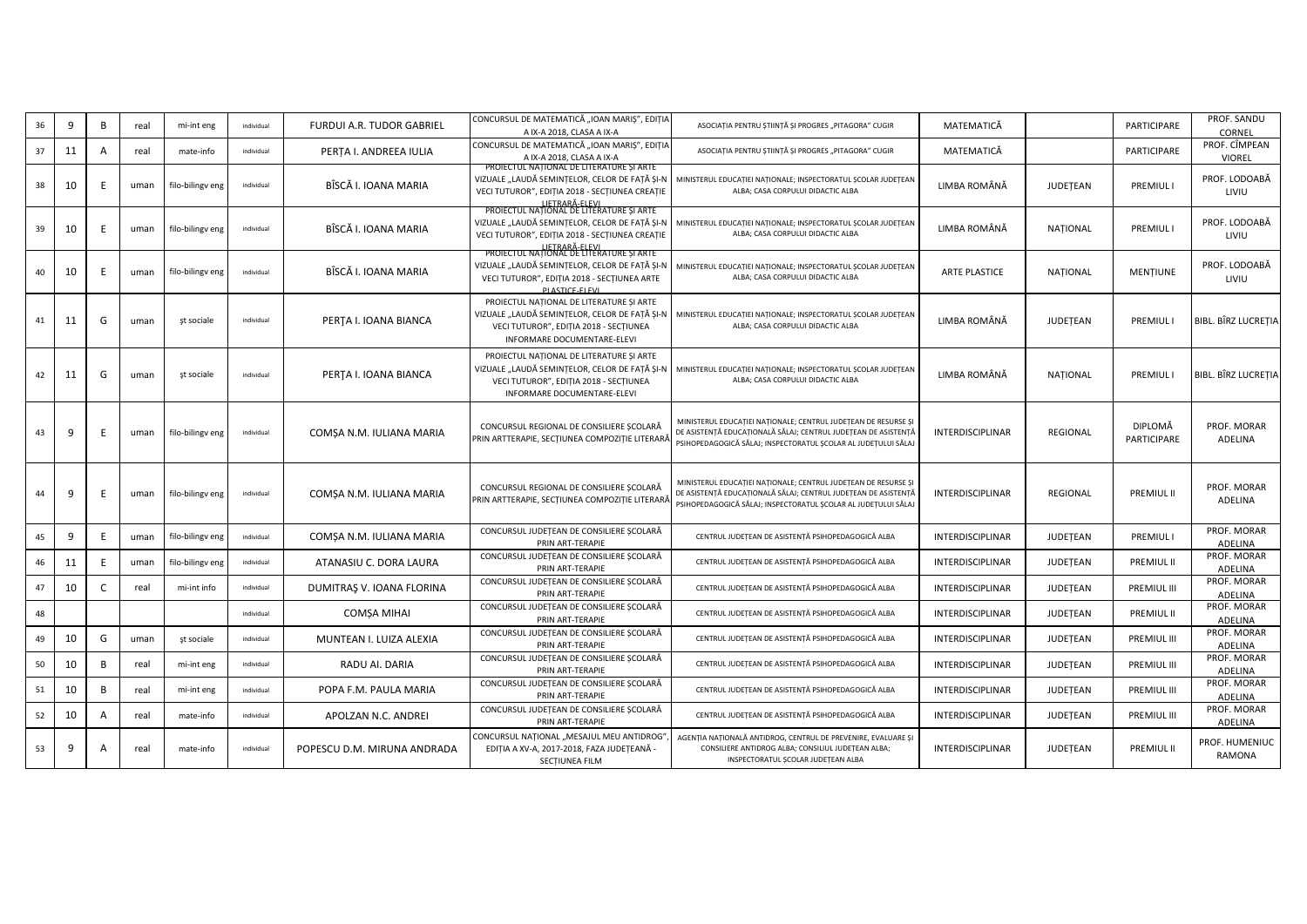| 54 |    |   |      |             | ECHIPĂ     | POPESCU D.M. MIRUNA ANDRADA;<br>KISS I. OCTAVIA;<br>TOC I. VLAD GABRIEL;<br>LAZEA I. ANDREEA-ELENA:<br>ATANASIU C. DORA LAURA | CONCURSUL NATIONAL "MESAJUL MEU ANTIDROG"<br>EDIȚIA A XV-A, 2017-2018, FAZA JUDEȚEANĂ -<br>SECTIUNEA FILM                                                            | AGENTIA NATIONALĂ ANTIDROG, CENTRUL DE PREVENIRE, EVALUARE ȘI<br>CONSILIERE ANTIDROG ALBA; CONSILIUL JUDEȚEAN ALBA;<br>INSPECTORATUL SCOLAR JUDETEAN ALBA | INTERDISCIPLINAR        | JUDETEAN        | PREMIUL II                  | PROF. HUMENIUC<br><b>RAMONA</b>          |
|----|----|---|------|-------------|------------|-------------------------------------------------------------------------------------------------------------------------------|----------------------------------------------------------------------------------------------------------------------------------------------------------------------|-----------------------------------------------------------------------------------------------------------------------------------------------------------|-------------------------|-----------------|-----------------------------|------------------------------------------|
| 55 | 9  | A | real | mate-info   | individual | OARGĂ M. ANDREEA CLAUDIA                                                                                                      | CONCURSUL NATIONAL "MESAJUL MEU ANTIDROG"<br>EDIȚIA A XV-A, 2017-2018, FAZA JUDEȚEANĂ -<br>SECTIUNEA ESEU LITERAR                                                    | AGENȚIA NAȚIONALĂ ANTIDROG, CENTRUL DE PREVENIRE, EVALUARE ȘI<br>CONSILIERE ANTIDROG ALBA; CONSILIUL JUDEȚEAN ALBA;<br>INSPECTORATUL ȘCOLAR JUDEȚEAN ALBA | <b>INTERDISCIPLINAR</b> | JUDETEAN        | <b>PREMIUL II</b>           | PROF. HUMENIUC<br><b>RAMONA</b>          |
| 56 | 12 | C | real | mi-int info | individual | BOGDAN V. IOANA-PETRONELA                                                                                                     | CONCURSUL NAȚIONAL "PC - ÎNTRE UTIL ȘI PLĂCUT"<br>SECTIUNEA C, CLASELE IX-XII- REALIZAREA UNOR<br>PREZENTĂRI, EXPUNERI, FILMULEȚE FOLOSIND<br>PREZI, MOVIEMAKER ETC. | INSPECTORATUL SCOLAR JUDETEAN ALBA; CASA CORPULUI DIDACTIC<br>ALBA; COLEGIUL TEHNIC "APULUM" ALBA IULIA                                                   | INTERDISCIPLINAR        | <b>NATIONAL</b> | PREMIUL I                   | PROF. HUMENIUC<br>RAMONA                 |
| 57 | 12 | C | real | mi-int info | individual | CHERȘA S.B. ADRIAN OCTAVIAN                                                                                                   | CONCURSUL NAȚIONAL "PC - ÎNTRE UTIL ȘI PLĂCUT<br>SECTIUNEA C, CLASELE IX-XII - REALIZAREA UNOR<br><b>PAGINI WEB</b>                                                  | INSPECTORATUL SCOLAR JUDEȚEAN ALBA; CASA CORPULUI DIDACTIC<br>ALBA; COLEGIUL TEHNIC "APULUM" ALBA IULIA                                                   | INTERDISCIPLINAR        | NATIONAL        | PREMIUL I                   | PROF. HUMENIUC<br><b>RAMONA</b>          |
| 58 | 12 | C | real | mi-int info | individual | POPEIU M. I. ROXANA-NICOLETA                                                                                                  | CONCURSUL NAȚIONAL "PC - ÎNTRE UTIL ȘI PLĂCUT<br>SECTIUNEA C, CLASELE IX-XII - REALIZAREA UNOR<br>PAGINI WEB                                                         | INSPECTORATUL SCOLAR JUDEȚEAN ALBA; CASA CORPULUI DIDACTIC<br>ALBA; COLEGIUL TEHNIC "APULUM" ALBA IULIA                                                   | INTERDISCIPLINAR        | <b>NATIONAL</b> | <b>PREMIUL II</b>           | PROF. HUMENIUC<br>RAMONA                 |
| 59 | 10 | C | real | mi-int info | individual | CSORTAN M. NICOLETA                                                                                                           | CONCURSUL NAȚIONAL "PC - ÎNTRE UTIL ȘI PLĂCUT"<br>SECTIUNEA C, CLASELE IX-XII- REALIZAREA UNOR<br>PREZENTĂRI, EXPUNERI, FILMULETE FOLOSIND<br>PREZI, MOVIEMAKER ETC. | INSPECTORATUL ȘCOLAR JUDEȚEAN ALBA; CASA CORPULUI DIDACTIC<br>ALBA; COLEGIUL TEHNIC "APULUM" ALBA IULIA                                                   | <b>INTERDISCIPLINAR</b> | NAȚIONAL        | <b>MENTIUNE</b>             | PROF. VIZITIU<br>ANIELA                  |
| 60 | 10 | C | real | mi-int info | individual | JURCA C. ALEXANDRA ELIZA                                                                                                      | CONCURSUL NAȚIONAL "PC - INTRE UTIL ȘI PLACUT<br>SECTIUNEA C, CLASELE IX-XII- DESENE SAU<br>FOTOGRAFII PRELUCRATE CU AJUTORUL<br><b>ALCULATORULU</b>                 | INSPECTORATUL SCOLAR JUDETEAN ALBA; CASA CORPULUI DIDACTIC<br>ALBA; COLEGIUL TEHNIC "APULUM" ALBA IULIA                                                   | <b>INTERDISCIPLINAR</b> | NATIONAL        | PREMIUL III                 | PROF TODORAN-<br>FER MONICA-<br>NICOLETA |
| 61 | 10 | C | real | mi-int info | individual | PANTIR C. DIANA ELENA                                                                                                         | CONCURSUL NAȚIONAL "PC - ÎNTRE UTIL ȘI PLACUT<br>SECTIUNEA C, CLASELE IX-XII- DESENE SAU<br>FOTOGRAFII PRELUCRATE CU AJUTORUL<br><b>CALCULATORULUI</b>               | INSPECTORATUL SCOLAR JUDETEAN ALBA; CASA CORPULUI DIDACTIC<br>ALBA; COLEGIUL TEHNIC "APULUM" ALBA IULIA                                                   | <b>INTERDISCIPLINAR</b> | NATIONAL        | <b>MENTIUNE</b>             | PROF TODORAN-<br>FER MONICA-<br>NICOLETA |
| 62 | 11 | C | real | mi-int info | individual | OPRITA I. CĂTĂLIN IONUT                                                                                                       | CONCURSUL NAȚIONAL "PC - ÎNTRE UTIL ȘI PLĂCUT"<br>SECTIUNEA C, CLASELE IX-XII- REALIZAREA UNOR<br>PREZENTĂRI, EXPUNERI, FILMULEȚE FOLOSIND<br>PREZI, MOVIEMAKER ETC. | INSPECTORATUL SCOLAR JUDEȚEAN ALBA; CASA CORPULUI DIDACTIC<br>ALBA; COLEGIUL TEHNIC "APULUM" ALBA IULIA                                                   | <b>INTERDISCIPLINAR</b> | NATIONAL        | <b>PREMIUL II</b>           | PROF. MURESAN<br>LAURA                   |
| 63 | 10 | C | real | mi-int info | individual | BICU S. DIANA ROXANA                                                                                                          | CONCURSUL NATIONAL "PC - INTRE UTIL ȘI PLACUT<br>SECTIUNEA C, CLASELE IX-XII - REALIZAREA UNOR<br><b>PAGINI WEB</b>                                                  | INSPECTORATUL SCOLAR JUDEȚEAN ALBA; CASA CORPULUI DIDACTIC<br>ALBA; COLEGIUL TEHNIC "APULUM" ALBA IULIA                                                   | <b>INTERDISCIPLINAR</b> | NATIONAL        | <b>PREMIUL II</b>           | PROF. PALCU<br>CARMEN                    |
| 64 | 10 | C | real | mi-int info | individual | HADA I. IOAN ANDREI                                                                                                           | CONCURSUL NAȚIONAL "PC - ÎNTRE UTIL ȘI PLACUT<br>SECTIUNEA C, CLASELE IX-XII - REALIZAREA UNOR<br><b>PAGINI WEB</b>                                                  | INSPECTORATUL SCOLAR JUDEȚEAN ALBA; CASA CORPULUI DIDACTIC<br>ALBA; COLEGIUL TEHNIC "APULUM" ALBA IULIA                                                   | <b>INTERDISCIPLINAR</b> | NATIONAL        | PREMIUL III                 | PROF. PALCU<br>CARMEN                    |
| 65 | 10 | B | real | mi-int eng  | individual | GHIŞA N.Ş. ALEXANDRU NICOLAE                                                                                                  | CONCURSUL DE MATEMATICĂ "MIRCEA GANGA",<br>EDIȚIA A IX-A, 12 MAI 2018- BLAJ                                                                                          | MINISTERUL EDUCAȚIEI NAȚIONALE; INSPECTORATUL ȘCOLAR JUDEȚEAN<br>ALBA; COLEGIUL NAȚIONAL "I.M. CLAIN" BLAJ                                                | MATEMATICĂ              | REGIONAL        | PREMIU III                  | PROF. RUSU<br>VALENTINA                  |
| 66 | 10 | B | real | mi-int eng  | individual | BEL N.M. LUANA ANDRADA                                                                                                        | CONCURSUL DE MATEMATICĂ "MIRCEA GANGA"<br>EDIȚIA A IX-A, 12 MAI 2018- BLAJ                                                                                           | MINISTERUL EDUCAȚIEI NAȚIONALE; INSPECTORATUL ȘCOLAR JUDEȚEAN<br>ALBA; COLEGIUL NAȚIONAL "I.M. CLAIN" BLAJ                                                | MATEMATICĂ              | REGIONAL        | MENTIUNE                    | PROF. RUSU<br>VALENTINA                  |
| 67 | 10 | B | real | mi-int eng  | individual | DAN C. ALEXANDRU                                                                                                              | CONCURSUL DE MATEMATICĂ "MIRCEA GANGA",<br>EDIȚIA A IX-A, 12 MAI 2018- BLAJ                                                                                          | MINISTERUL EDUCAȚIEI NAȚIONALE; INSPECTORATUL ȘCOLAR JUDEȚEAN<br>ALBA; COLEGIUL NAȚIONAL "I.M. CLAIN" BLAJ                                                | MATEMATICĂ              | REGIONAL        | MENȚIUNE                    | PROF. RUSU<br>VALENTINA                  |
| 68 | 10 | B | real | mi-int eng  | individual | VLAD M. MIRCEA DRAGOS                                                                                                         | CONCURSUL DE MATEMATICĂ "MIRCEA GANGA",<br>EDIȚIA A IX-A, 12 MAI 2018- BLAJ                                                                                          | MINISTERUL EDUCAȚIEI NAȚIONALE; INSPECTORATUL ȘCOLAR JUDEȚEAN<br>ALBA; COLEGIUL NAȚIONAL "I.M. CLAIN" BLAJ                                                | MATEMATICĂ              | REGIONAL        | MENȚIUNE<br>SPECIALĂ        | PROF. RUSU<br>VALENTINA                  |
| 69 | 10 | B | real | mi-int eng  | individual | JINGA M.D. TUDOR                                                                                                              | CONCURSUL DE MATEMATICĂ "MIRCEA GANGA"<br>EDIȚIA A IX-A, 12 MAI 2018- BLAJ                                                                                           | MINISTERUL EDUCAȚIEI NAȚIONALE; INSPECTORATUL ȘCOLAR JUDEȚEAN<br>ALBA; COLEGIUL NAȚIONAL "I.M. CLAIN" BLAJ                                                | MATEMATICĂ              | REGIONAL        | <b>MENTIUNE</b><br>SPECIALĂ | PROF. RUSU<br>VALENTINA                  |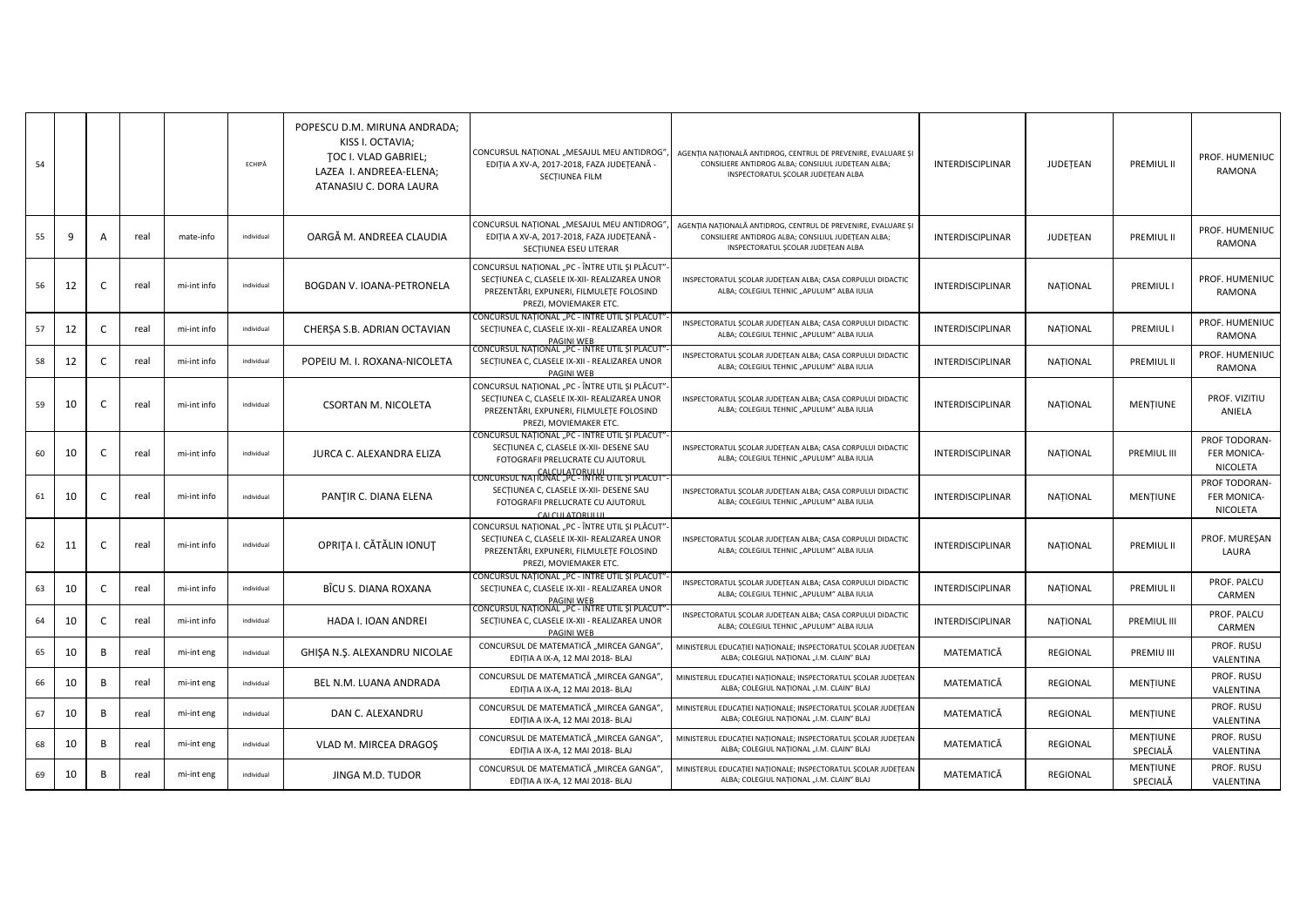| 10 | B        | real | mi-int eng       | individual | POPITA M. DANIELA                | CONCURSUL DE MATEMATICĂ "MIRCEA GANGA"<br>EDITIA A IX-A, 12 MAI 2018- BLAJ                                                                     | MINISTERUL EDUCAȚIEI NAȚIONALE; INSPECTORATUL ȘCOLAR JUDEȚEAN<br>ALBA; COLEGIUL NAȚIONAL "I.M. CLAIN" BLAJ                                                                                                                                      | MATEMATICĂ       | REGIONAL        | <b>MENTIUNE</b><br>SPECIALĂ          | PROF. RUSU<br>VALENTINA                          |
|----|----------|------|------------------|------------|----------------------------------|------------------------------------------------------------------------------------------------------------------------------------------------|-------------------------------------------------------------------------------------------------------------------------------------------------------------------------------------------------------------------------------------------------|------------------|-----------------|--------------------------------------|--------------------------------------------------|
| 10 | B        | real | mi-int eng       | individual | VOIC A. ANDREI FLORIN            | CONCURSUL DE MATEMATICĂ "MIRCEA GANGA",<br>EDITIA A IX-A, 12 MAI 2018- BLAJ                                                                    | MINISTERUL EDUCAȚIEI NAȚIONALE; INSPECTORATUL ȘCOLAR JUDEȚEAN<br>ALBA; COLEGIUL NAȚIONAL "I.M. CLAIN" BLAJ                                                                                                                                      | MATEMATICĂ       | REGIONAL        | <b>MENTIUNE</b><br>SPECIALĂ          | PROF. RUSU<br>VALENTINA                          |
| -9 | <b>B</b> | real | mi-int eng       | individual | RUS M.D.RARES CĂTĂLIN            | CONCURSUL DE MATEMATICĂ "MIRCEA GANGA",<br>EDIȚIA A IX-A, 12 MAI 2018- BLAJ                                                                    | MINISTERUL EDUCAȚIEI NAȚIONALE; INSPECTORATUL ȘCOLAR JUDEȚEAN<br>ALBA; COLEGIUL NAȚIONAL "I.M. CLAIN" BLAJ                                                                                                                                      | MATEMATICĂ       | <b>REGIONAL</b> | <b>PREMIUL II</b>                    | PROF. SANDU<br>CORNEL                            |
| -9 | B        | real | mi-int eng       | individual | <b>FURDUI A.R. TUDOR GABRIEL</b> | CONCURSUL DE MATEMATICĂ "MIRCEA GANGA"<br>EDIȚIA A IX-A, 12 MAI 2018- BLAJ                                                                     | MINISTERUL EDUCAȚIEI NAȚIONALE; INSPECTORATUL ȘCOLAR JUDEȚEAN<br>ALBA; COLEGIUL NAȚIONAL "I.M. CLAIN" BLAJ                                                                                                                                      | MATEMATICĂ       | REGIONAL        | <b>MENTIUNE</b><br>SPECIALĂ          | PROF. SANDU<br>CORNEL                            |
| 11 | <b>B</b> | real | mi-int eng       | individual | BOZDOG D. RALUCA DELIA           | CONCURSUL DE MATEMATICĂ "MIRCEA GANGA"<br>EDITIA A IX-A, 12 MAI 2018- BLAJ                                                                     | MINISTERUL EDUCATIEI NATIONALE; INSPECTORATUL SCOLAR JUDETEAN<br>ALBA; COLEGIUL NAȚIONAL "I.M. CLAIN" BLAJ                                                                                                                                      | MATEMATICĂ       | REGIONAL        | PREMIUL III                          | PROF. BORA<br><b>DORINEL</b>                     |
| 12 | <b>B</b> | real | mi-int eng       | individual | GIURGIU I. DORIAN-MIHAI          | CONCURSUL DE MATEMATICĂ "MIRCEA GANGA"<br>EDITIA A IX-A, 12 MAI 2018- BLAJ                                                                     | MINISTERUL EDUCAȚIEI NAȚIONALE; INSPECTORATUL ȘCOLAR JUDEȚEAN<br>ALBA; COLEGIUL NAȚIONAL "I.M. CLAIN" BLAJ                                                                                                                                      | MATEMATICĂ       | REGIONAL        | <b>PREMIUL II</b>                    | PROF. SANDU<br>CORNEL                            |
| 10 |          | uman | filo-bilingv fr  | individual | BARNA P. MARIA DANIELA           | CONCURSUL NAȚIONAL DE CREAȚIE ARTISTICĂ<br>"ETERNUL FEMININ ÎN EVOLUȚIA UMANITĂȚII",<br>EDIȚIA A VI-A, SECȚIUNEA ESEU                          | MINISTERUL EDUCAȚIEI NAȚIONALE; INSPECTORATUL ȘCOLAR<br>MARAMURES; COLEGIUL NAȚIONAL "VASILE LUCACIU"                                                                                                                                           | INTERDISCIPLINAR | NATIONAL        | PREMIUL <sub>2</sub>                 | PROF. VIZITIU<br>ANIELA                          |
| 9  | D        | real | șt ale nat       | individual | <b>GLIGOR T. ANAMARIA</b>        | CONCURSUL NATIONAL DE POEZIE "OCROTIȚI DE<br>EMINESCU", BLAJ, EDIȚIA A XVIII-A, SECȚIUNEA<br>CREATIE                                           | ASOCIAȚIA ASTRA DESPĂRȚĂMÂNTUL "TIMOTEI CIPARIU" BLAJ; UNIUNEA<br>SCRIITORILOR DIN ROMÂNIA FILIALA CLUJ ȘI FILIALA ALBA-HUNEDOARA;<br>BIBLIOTECA JUDEȚEANĂ "LUCIAN BLAGA" ALBA; DIRECȚIA JUDEȚEANĂ<br>PENTRU CULTURĂ, CULTE ȘI PATRIMONIU MUREȘ | LIMBA ROMÂNĂ     | NATIONAL        | PREMIUL<br>REVISTEI "VATRA<br>VECHE" | PROF. SECARĂ<br>ALINA                            |
| 11 |          | real | mate-info        | individual | TOADER N. ANDREEA ALEXANDRA      | CONCURSUL NATIONAL DE POEZIE "OCROTITI DE<br>EMINESCU", BLAJ, EDIȚIA A XVIII-A, SECȚIUNEA<br>CREATIE                                           | ASOCIAȚIA ASTRA DESPĂRȚĂMÂNTUL "TIMOTEI CIPARIU" BLAJ; UNIUNEA<br>SCRIITORILOR DIN ROMÂNIA FILIALA CLUJ ȘI FILIALA ALBA-HUNEDOARA;<br>BIBLIOTECA JUDEȚEANĂ "LUCIAN BLAGA" ALBA; DIRECȚIA JUDEȚEANĂ<br>PENTRU CULTURĂ, CULTE ȘI PATRIMONIU MUREȘ | LIMBA ROMÂNĂ     | NATIONAL        | <b>PREMIUL III</b>                   | PROF. SECARA<br><b>ALINA</b>                     |
| 10 | C.       | real | mi-int info      | individual | JURCA C. ALEXANDRA ELIZA         | CONCURSUL REGIONAL "FENOMENE ATMOSFERICE<br>ȘI EVOLUȚIA VREMII PE GLOB", EDIȚIA A V-A                                                          | CASA CORPULUI DIDACTIC A MUNICIPIULUI BUCUREȘTI; SOCIETATEA<br>METEOROLOGICĂ ROMÂNĂ; I.S.M.B.; GUVERNUL ROMÂNIEI; COLEGIUL<br>TEHNIC "MIHAI BRAVU" BUCUREȘTI                                                                                    | GEOGRAFIE        | REGIONAL        | DIPLOMĂ<br>PARTICIPARE               | PROF. TODORAN-<br>FER MONICA-<br>NICOLETA        |
| 10 |          | real | mi-int info      | individual | PANTIR C. DIANA ELENA            | CONCURSUL REGIONAL "FENOMENE ATMOSFERICE<br>ȘI EVOLUȚIA VREMII PE GLOB", EDIȚIA A V-A                                                          | CASA CORPULUI DIDACTIC A MUNICIPIULUI BUCURESTI; SOCIETATEA<br>METEOROLOGICĂ ROMÂNĂ; I.S.M.B.; GUVERNUL ROMÂNIEI; COLEGIUL<br>TEHNIC "MIHAI BRAVU" BUCURESTI                                                                                    | GEOGRAFIE        | REGIONAL        | DIPLOMĂ<br>PARTICIPARE               | PROF. TODORAN-<br><b>FER MONICA-</b><br>NICOLETA |
| 10 |          | real | mi-int info      | individual | BÎCU S. DIANA ROXANA             | CONCURSUL REGIONAL "FENOMENE ATMOSFERICE<br>ȘI EVOLUȚIA VREMII PE GLOB", EDIȚIA A V-A                                                          | CASA CORPULUI DIDACTIC A MUNICIPIULUI BUCUREȘTI; SOCIETATEA<br>METEOROLOGICĂ ROMÂNĂ; I.S.M.B.; GUVERNUL ROMÂNIEI; COLEGIUL<br>TEHNIC "MIHAI BRAVU" BUCUREȘTI                                                                                    | GEOGRAFIE        | REGIONAL        | DIPLOMĂ<br>PARTICIPARE               | PROF. TODORAN-<br>FER MONICA-<br>NICOLETA        |
| -9 | F        | uman | filo-bilingv eng | individual | SPATARO G. ELISABETH             | CONCURSUL REGIONAL "FENOMENE ATMOSFERICE<br>ȘI EVOLUȚIA VREMII PE GLOB", EDIȚIA A V-A                                                          | CASA CORPULUI DIDACTIC A MUNICIPIULUI BUCURESTI; SOCIETATEA<br>METEOROLOGICĂ ROMÂNĂ; I.S.M.B.; GUVERNUL ROMÂNIEI; COLEGIUL<br>TEHNIC "MIHAI BRAVU" BUCURESTI                                                                                    | GEOGRAFIE        | REGIONAL        | DIPLOMĂ<br>PARTICIPARE               | PROF. TODORAN-<br>FER MONICA-<br>NICOLETA        |
| -9 |          | real | mi-int info      | individual | MANTA N. MARIA GABRIELA          | CONCURSUL INTERJUDETEAN "MONUMENTELE<br>ISTORICE- MĂRTURII ALE TRECUTULUI LOCALITĂȚII<br>MELE", EDIȚIA A VIII-A, SECȚIUNEA PPT                 | INSPECTORATUL SCOLAR JUDEȚEAN ALBA; LICEUL TEHNOLOGIC-SCOALA<br>GIMNAZIALĂ "SILVIU CĂRPINIȘAN" SEBEȘ; ASOCIAȚIA PETIT PETI SEBEȘ                                                                                                                | <b>ISTORIE</b>   | INTERJUDETEAN   | <b>PREMIULI</b>                      | PROF. TODORAN-<br>FER MONICA-<br>NICOLETA        |
| 9  |          | real | mi-int info      | individual | COS O.V. ANDREAS VALERIU         | CONCURSUL INTERJUDETEAN "MONUMENTELE<br>ISTORICE- MĂRTURII ALE TRECUTULUI LOCALITĂȚII<br>MELE", EDIȚIA A VIII-A, SECȚIUNEA CREAȚIE<br>LITERARĂ | INSPECTORATUL SCOLAR JUDETEAN ALBA;<br>LICEUL TEHNOLOGIC-SCOALA GIMNAZIALĂ<br>"SILVIU CĂRPINISAN" SEBES; ASOCIATIA PETIT PETI SEBES                                                                                                             | <b>ISTORIE</b>   | INTERJUDEȚEAN   | PREMIUL II                           | PROF. BARBU IOAN<br>DANIEL                       |
|    |          |      |                  |            |                                  |                                                                                                                                                |                                                                                                                                                                                                                                                 |                  |                 |                                      |                                                  |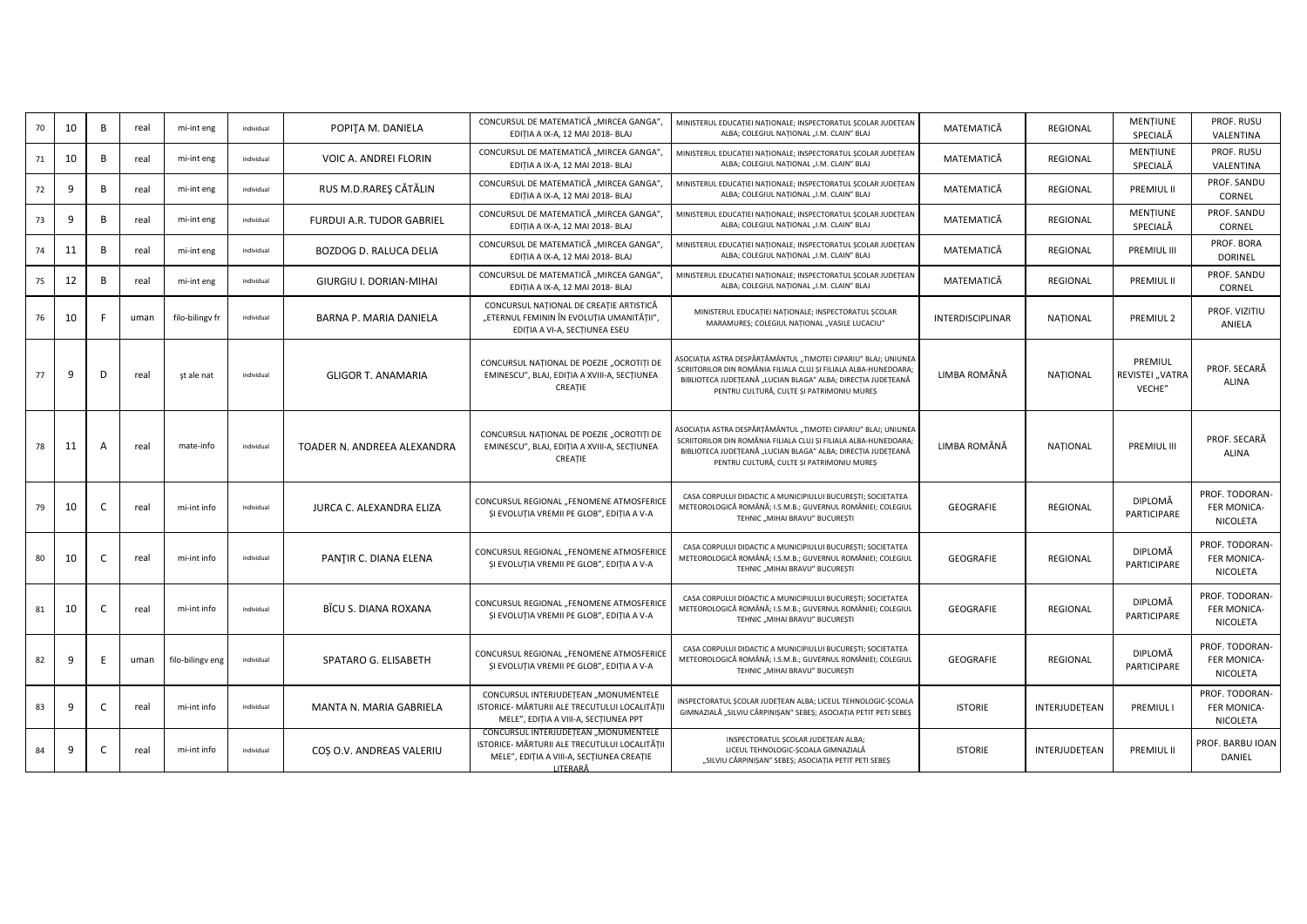| 85 | 9  | F. | uman | filo-bilingv fr  | individual | PAVEN N. FLORINA NICOLETA     | PROIECTUL EDUCAȚIONAL "APA, SURSA VIEȚII",<br>EDITIA A V-A, SECTIUNEA POWER-POINT                      | COLEGIUL NAȚIONAL "HOREA, CLOȘCA ȘI CRIȘAN" ALBA IULIA; COLEGIUL<br>ECONOMIC "D.P. MARȚIAN" ALBA IULIA; ȘCOALA GIMNAZIALĂ "MIHAIL<br>KOGĂLNICEANU" SEBES; AGENTIA DE PROTECTIA MEDIULUI ALBA;<br>ASOCIAȚIA EU-RO DINAMIC                                                                                                                                                        | GEOGRAFIE        | LOCAL         | <b>PREMIULI</b>    | PROF. TODORAN-<br>FER MONICA-<br>NICOLETA        |
|----|----|----|------|------------------|------------|-------------------------------|--------------------------------------------------------------------------------------------------------|---------------------------------------------------------------------------------------------------------------------------------------------------------------------------------------------------------------------------------------------------------------------------------------------------------------------------------------------------------------------------------|------------------|---------------|--------------------|--------------------------------------------------|
| 86 | 9  | F  | uman | filo-bilingv fr  | individual | MOGA M.I. ALEXANDRU DANIEL    | PROIECTUL EDUCAȚIONAL "APA, SURSA VIEȚII",<br>EDIȚIA A V-A, SECȚIUNEA POWER-POINT                      | COLEGIUL NAȚIONAL "HOREA, CLOȘCA ȘI CRIȘAN" ALBA IULIA; COLEGIUI<br>ECONOMIC "D.P. MARȚIAN" ALBA IULIA; ȘCOALA GIMNAZIALĂ "MIHAIL<br>KOGĂLNICEANU" SEBEȘ; AGENȚIA DE PROTECȚIA MEDIULUI ALBA;<br>ASOCIAȚIA EU-RO DINAMIC                                                                                                                                                        | GEOGRAFIE        | LOCAL         | PREMIUL II         | PROF. TODORAN-<br>FER MONICA-<br>NICOLETA        |
| 87 | 9  | F  | uman | filo-bilingv fr  | individual | HAŞEGAN P.A. MIHAIL           | PROIECTUL EDUCAȚIONAL "APA, SURSA VIEȚII",<br>EDIȚIA A V-A, SECȚIUNEA POWER-POINT                      | COLEGIUL NAȚIONAL "HOREA, CLOȘCA ȘI CRIȘAN" ALBA IULIA; COLEGIUI<br>ECONOMIC "D.P. MARȚIAN" ALBA IULIA; ȘCOALA GIMNAZIALĂ "MIHAIL<br>KOGĂLNICEANU" SEBEȘ; AGENȚIA DE PROTECȚIA MEDIULUI ALBA;<br>ASOCIAȚIA EU-RO DINAMIC                                                                                                                                                        | GEOGRAFIE        | LOCAL         | PREMIUL II         | PROF. TODORAN-<br>FER MONICA-<br>NICOLETA        |
| 88 | 9  | F  | uman | filo-bilingv fr  | individual | MUNTEAN L. ANDRA EMANUELA     | PROIECTUL EDUCAȚIONAL "APA, SURSA VIEȚII",<br>EDIȚIA A V-A, SECȚIUNEA PLANȘE                           | COLEGIUL NAȚIONAL "HOREA, CLOȘCA ȘI CRIȘAN" ALBA IULIA; COLEGIUL<br>ECONOMIC "D.P. MARȚIAN" ALBA IULIA; ȘCOALA GIMNAZIALĂ "MIHAIL<br>KOGĂLNICEANU" SEBEȘ; AGENȚIA DE PROTECȚIA MEDIULUI ALBA;<br>ASOCIAȚIA EU-RO DINAMIC                                                                                                                                                        | GEOGRAFIE        | LOCAL         | <b>PREMIUL III</b> | PROF. TODORAN-<br>FER MONICA-<br>NICOLETA        |
| 89 | 9  | F. | uman | filo-bilingv fr  | individual | SAVONEA T.E. ANDREEA          | PROIECTUL EDUCAȚIONAL "APA, SURSA VIEȚII",<br>EDIȚIA A V-A, SECȚIUNEA PLANȘE                           | COLEGIUL NAȚIONAL "HOREA, CLOȘCA ȘI CRIȘAN" ALBA IULIA; COLEGIUI<br>ECONOMIC "D.P. MARȚIAN" ALBA IULIA; ȘCOALA GIMNAZIALĂ "MIHAIL<br>KOGĂLNICEANU" SEBEȘ; AGENȚIA DE PROTECȚIA MEDIULUI ALBA;<br>ASOCIAȚIA EU-RO DINAMIC                                                                                                                                                        | GEOGRAFIE        | LOCAL         | PREMIUL II         | PROF. TODORAN-<br>FER MONICA-<br>NICOLETA        |
| 90 | 9  | F  | uman | filo-bilingv fr  | individual | PERTA I. ANDREIA-SIMONA       | PROIECTUL EDUCAȚIONAL "APA, SURSA VIEȚII",<br>EDIȚIA A V-A, SECȚIUNEA PLANȘE                           | COLEGIUL NAȚIONAL "HOREA, CLOȘCA ȘI CRIȘAN" ALBA IULIA; COLEGIUI<br>ECONOMIC "D.P. MARȚIAN" ALBA IULIA; ȘCOALA GIMNAZIALĂ "MIHAIL<br>KOGĂLNICEANU" SEBEȘ; AGENȚIA DE PROTECȚIA MEDIULUI ALBA;<br>ASOCIAȚIA EU-RO DINAMIC                                                                                                                                                        | GEOGRAFIE        | LOCAL         | <b>PREMIUL I</b>   | PROF. TODORAN-<br>FER MONICA-<br>NICOLETA        |
| 91 | 12 | G  | uman | șt sociale       | individual | PLĂMADĂ C. ANA-MARIA          | CONCURSUL "GEOMONDIS", EDIȚIA A VIII-A, ETAPA<br>REGIONALĂ                                             | UNIVERSITATEA BABEȘ-BOLYAI, FACULTATEA DE GEOGRAFIE; ASOCIAȚIA<br>EGEA CLUJ-NAPOCA                                                                                                                                                                                                                                                                                              | GEOGRAFIE        | REGIONAL      | MENȚIUNEA I        | PROF. PLETEA ION                                 |
| 92 | 10 | G  | uman | șt sociale       | individual | TODESCU-ȘTEFĂNUȚ G. AMALIA    | CONCURSUL "GEOMONDIS", EDIȚIA A VIII-A, ETAPA<br>REGIONALĂ                                             | UNIVERSITATEA BABEȘ-BOLYAI, FACULTATEA DE GEOGRAFIE; ASOCIAȚIA<br><b>EGEA CLUJ-NAPOCA</b>                                                                                                                                                                                                                                                                                       | GEOGRAFIE        | REGIONAL      | MENȚIUNEA I        | PROF. PLETEA ION                                 |
| 93 | 9  | G  | uman | șt sociale       | individual | CRIŞAN P.M. MARIA-FLORINA     | CONCURSUL "GEOMONDIS", EDIȚIA A VIII-A, ETAPA<br>REGIONALĂ                                             | UNIVERSITATEA BABEȘ-BOLYAI, FACULTATEA DE GEOGRAFIE; ASOCIAȚIA<br>EGEA CLUJ-NAPOCA                                                                                                                                                                                                                                                                                              | GEOGRAFIE        | REGIONAL      | <b>MENTIUNEA I</b> | PROF. PLETEA ION                                 |
| 94 | 11 | G  | uman | șt sociale       | individual | COROIU E. ANAMARIA MĂDĂLINA   | CONCURSUL "GEOMONDIS", EDIȚIA A VIII-A, ETAPA<br>REGIONALĂ                                             | UNIVERSITATEA BABEȘ-BOLYAI, FACULTATEA DE GEOGRAFIE; ASOCIAȚIA<br>EGEA CLUJ-NAPOCA                                                                                                                                                                                                                                                                                              | GEOGRAFIE        | REGIONAL      | MENȚIUNEA I        | PROF. PLETEA ION                                 |
| 95 | 9  | E  | uman | filo-bilingv eng | individual | IOSIF V. CRISTINA MONICA      | EXPOZIȚIA INTERNAȚIONALĂ CONCURS<br>"ÎNVINGĂTOR PRIN ARTĂ", EDIȚIA A VIII-A, IAȘI -<br>SECTIUNEA DESEN | MINISTERUL EDUCAȚIEI NAȚIONALE DIN ROMÂNIA; MINISTERUL<br>EDUCAȚIEI, CULTURII ȘI CERCETĂRII AL REPUBLICII MOLDOVA;<br>FACULTATEA DE ARTE VIZUALE ȘI DESIGN DE LA UNIVERSITATEA<br>NAȚIONALĂ DE ARTE "GEORGE ENESCU" DIN IAȘI; FACULTATEA DE LIMB<br>MODERNE DE LA UNIVERSITATEA DE STUDII EUROPENE DIN REPUBLICA<br>MOLDOVA; ASOCIAȚIA CULTURAL-ȘTIINȚIFICĂ "VASILE POGOR" IAȘI | INTERDISCIPLINAR | INTERNAȚIONAL | <b>PREMIULI</b>    | PROF. TODORAN-<br>FER MONICA-<br>NICOLETA        |
| 96 | 9  | E  | uman | filo-bilingv eng | individual | TANDEA S.S. GABRIEL SEBASTIAN | EXPOZIȚIA INTERNAȚIONALĂ CONCURS<br>"ÎNVINGĂTOR PRIN ARTĂ", EDIȚIA A VIII-A, IAȘI -<br>SECTIUNEA DESEN | MINISTERUL EDUCAȚIEI NAȚIONALE DIN ROMÂNIA; MINISTERUL<br>EDUCAȚIEI, CULTURII ȘI CERCETĂRII AL REPUBLICII MOLDOVA;<br>FACULTATEA DE ARTE VIZUALE ȘI DESIGN DE LA UNIVERSITATEA<br>NATIONALĂ DE ARTE "GEORGE ENESCU" DIN IAȘI; FACULTATEA DE LIMB<br>MODERNE DE LA UNIVERSITATEA DE STUDII EUROPENE DIN REPUBLICA<br>MOLDOVA; ASOCIAȚIA CULTURAL-ȘTIINȚIFICĂ "VASILE POGOR" IAȘI | INTERDISCIPLINAR | INTERNAȚIONAL | <b>PREMIULI</b>    | PROF. TODORAN-<br><b>FER MONICA-</b><br>NICOLETA |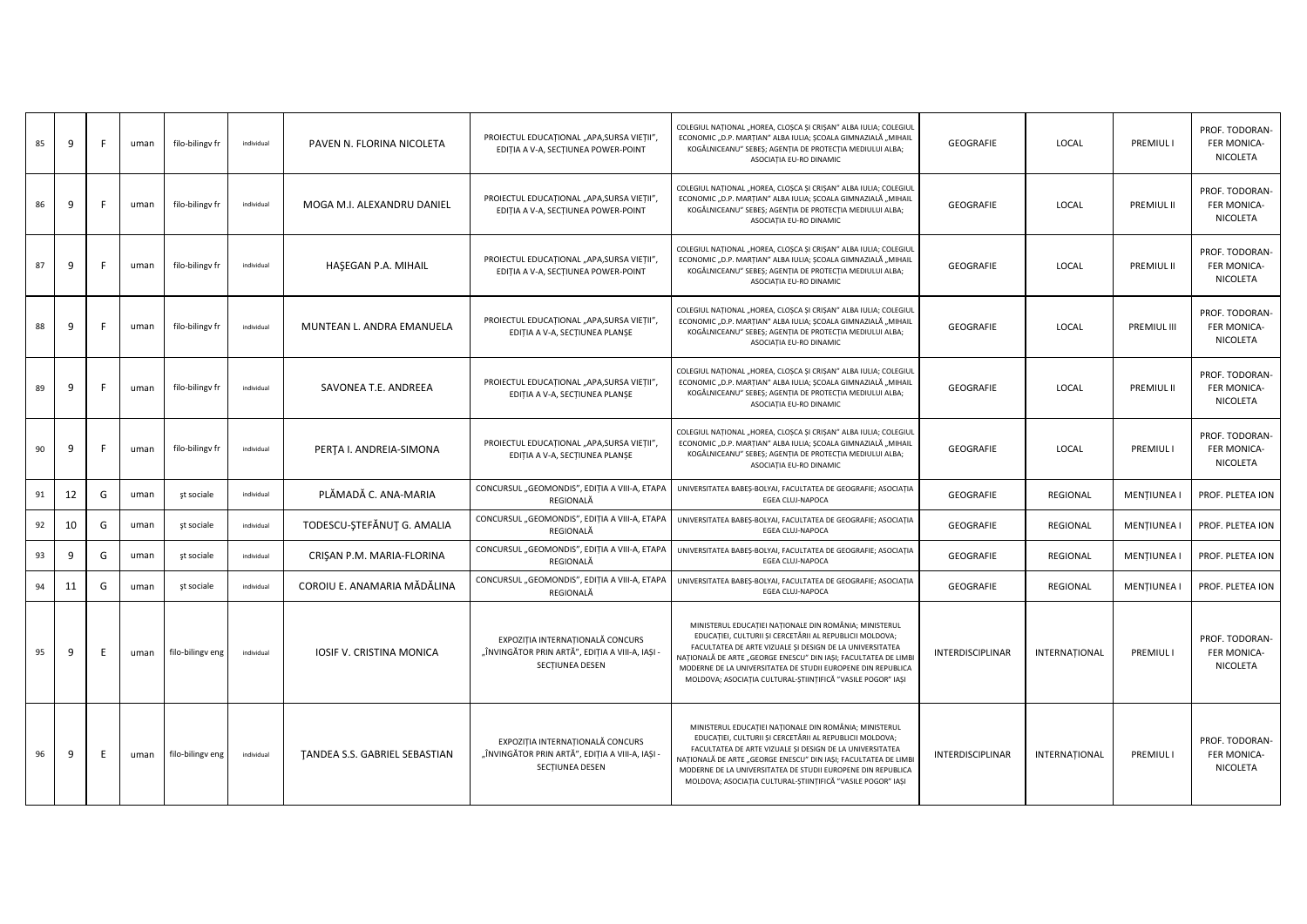| 97  | -9 | E | uman | filo-bilingv eng | individual | SPATARO G. ELISABETH           | EXPOZITIA INTERNATIONALĂ CONCURS<br>"ÎNVINGĂTOR PRIN ARTĂ", EDITIA A VIII-A, IASI -<br>SECTIUNEA DESEN | MINISTERUL EDUCAȚIEI NAȚIONALE DIN ROMÂNIA; MINISTERUL<br>EDUCAȚIEI, CULTURII ȘI CERCETĂRII AL REPUBLICII MOLDOVA;<br>FACULTATEA DE ARTE VIZUALE ȘI DESIGN DE LA UNIVERSITATEA<br>NAȚIONALĂ DE ARTE "GEORGE ENESCU" DIN IAȘI; FACULTATEA DE LIMBI<br>MODERNE DE LA UNIVERSITATEA DE STUDII EUROPENE DIN REPUBLICA<br>MOLDOVA; ASOCIAȚIA CULTURAL-ȘTIINȚIFICĂ "VASILE POGOR" IAȘI | <b>INTERDISCIPLINAR</b> | INTERNATIONAL | <b>PREMIUL I</b> | PROF. TODORAN-<br><b>FER MONICA-</b><br>NICOLETA |
|-----|----|---|------|------------------|------------|--------------------------------|--------------------------------------------------------------------------------------------------------|----------------------------------------------------------------------------------------------------------------------------------------------------------------------------------------------------------------------------------------------------------------------------------------------------------------------------------------------------------------------------------|-------------------------|---------------|------------------|--------------------------------------------------|
| 98  | -9 | E | uman | filo-bilingv eng | individual | GIURCA H.F. TEODORA MARIA      | EXPOZITIA INTERNATIONALĂ CONCURS<br>"ÎNVINGĂTOR PRIN ARTĂ", EDIȚIA A VIII-A, IAȘI -<br>SECTIUNEA DESEN | MINISTERUL EDUCAȚIEI NAȚIONALE DIN ROMÂNIA; MINISTERUL<br>EDUCATIEI, CULTURII ȘI CERCETĂRII AL REPUBLICII MOLDOVA;<br>FACULTATEA DE ARTE VIZUALE ȘI DESIGN DE LA UNIVERSITATEA<br>NAȚIONALĂ DE ARTE "GEORGE ENESCU" DIN IAȘI; FACULTATEA DE LIMBI<br>MODERNE DE LA UNIVERSITATEA DE STUDII EUROPENE DIN REPUBLICA<br>MOLDOVA; ASOCIATIA CULTURAL-STIINTIFICĂ "VASILE POGOR" IAȘI | <b>INTERDISCIPLINAR</b> | INTERNATIONAL | PREMIUL I        | PROF. TODORAN-<br><b>FER MONICA-</b><br>NICOLETA |
| 99  | -9 | F | uman | filo-bilingv eng | individual | LITAN D.A. CRISTINA            | EXPOZIȚIA INTERNAȚIONALĂ CONCURS<br>"ÎNVINGĂTOR PRIN ARTĂ", EDIȚIA A VIII-A, IAȘI -<br>SECTIUNEA DESEN | MINISTERUL EDUCATIEI NATIONALE DIN ROMÂNIA; MINISTERUL<br>EDUCAȚIEI, CULTURII ȘI CERCETĂRII AL REPUBLICII MOLDOVA;<br>FACULTATEA DE ARTE VIZUALE ȘI DESIGN DE LA UNIVERSITATEA<br>NAȚIONALĂ DE ARTE "GEORGE ENESCU" DIN IAȘI; FACULTATEA DE LIMBI<br>MODERNE DE LA UNIVERSITATEA DE STUDII EUROPENE DIN REPUBLICA<br>MOLDOVA; ASOCIAȚIA CULTURAL-ȘTIINȚIFICĂ "VASILE POGOR" IAȘI | INTERDISCIPLINAR        | INTERNATIONAL | <b>PREMIUL I</b> | PROF. TODORAN-<br><b>FER MONICA-</b><br>NICOLETA |
| 100 | 9  | E | uman | filo-bilingv eng | individual | RUSTOIU G.T. OCTAVIAN TIBERIUS | EXPOZITIA INTERNATIONALĂ CONCURS<br>"ÎNVINGĂTOR PRIN ARTĂ", EDITIA A VIII-A, IASI -<br>SECTIUNEA DESEN | MINISTERUL EDUCAȚIEI NAȚIONALE DIN ROMÂNIA; MINISTERUL<br>EDUCATIEI, CULTURII ȘI CERCETĂRII AL REPUBLICII MOLDOVA;<br>FACULTATEA DE ARTE VIZUALE ȘI DESIGN DE LA UNIVERSITATEA<br>NAȚIONALĂ DE ARTE "GEORGE ENESCU" DIN IAȘI; FACULTATEA DE LIMBI<br>MODERNE DE LA UNIVERSITATEA DE STUDII EUROPENE DIN REPUBLICA<br>MOLDOVA; ASOCIAȚIA CULTURAL-ȘTIINȚIFICĂ "VASILE POGOR" IAȘI | <b>INTERDISCIPLINAR</b> | INTERNATIONAL | <b>PREMIUL I</b> | PROF. TODORAN-<br><b>FER MONICA-</b><br>NICOLETA |
| 101 | 9  |   | uman | filo-bilingv fr  | individual | LĂNCRĂNJAN A. ANDREEA CRINA    | EXPOZITIA INTERNATIONALĂ CONCURS<br>"ÎNVINGĂTOR PRIN ARTĂ", EDITIA A VIII-A, IASI -<br>SECTIUNEA DESEN | MINISTERUL EDUCAȚIEI NAȚIONALE DIN ROMÂNIA; MINISTERUL<br>EDUCATIEI, CULTURII ȘI CERCETĂRII AL REPUBLICII MOLDOVA;<br>FACULTATEA DE ARTE VIZUALE ȘI DESIGN DE LA UNIVERSITATEA<br>NATIONALĂ DE ARTE "GEORGE ENESCU" DIN IAȘI; FACULTATEA DE LIMBI<br>MODERNE DE LA UNIVERSITATEA DE STUDII EUROPENE DIN REPUBLICA<br>MOLDOVA; ASOCIAȚIA CULTURAL-ȘTIINȚIFICĂ "VASILE POGOR" IAȘI | <b>INTERDISCIPLINAR</b> | INTERNATIONAL | PREMIUL I        | PROF. TODORAN-<br><b>FER MONICA-</b><br>NICOLETA |
| 102 | 9  |   | uman | filo-bilingy fr  | individual | TODOR I. IOSIF                 | EXPOZIȚIA INTERNAȚIONALĂ CONCURS<br>"ÎNVINGĂTOR PRIN ARTĂ", EDIȚIA A VIII-A, IAȘI -<br>SECTIUNEA DESEN | MINISTERUL EDUCATIEI NATIONALE DIN ROMÂNIA; MINISTERUL<br>EDUCAȚIEI, CULTURII ȘI CERCETĂRII AL REPUBLICII MOLDOVA;<br>FACULTATEA DE ARTE VIZUALE ȘI DESIGN DE LA UNIVERSITATEA<br>NAȚIONALĂ DE ARTE "GEORGE ENESCU" DIN IAȘI; FACULTATEA DE LIMBI<br>MODERNE DE LA UNIVERSITATEA DE STUDII EUROPENE DIN REPUBLICA<br>MOLDOVA; ASOCIAȚIA CULTURAL-ȘTIINȚIFICĂ "VASILE POGOR" IAȘI | INTERDISCIPLINAR        | INTERNATIONAL | <b>PREMIUL I</b> | PROF. TODORAN-<br>FER MONICA-<br>NICOLETA        |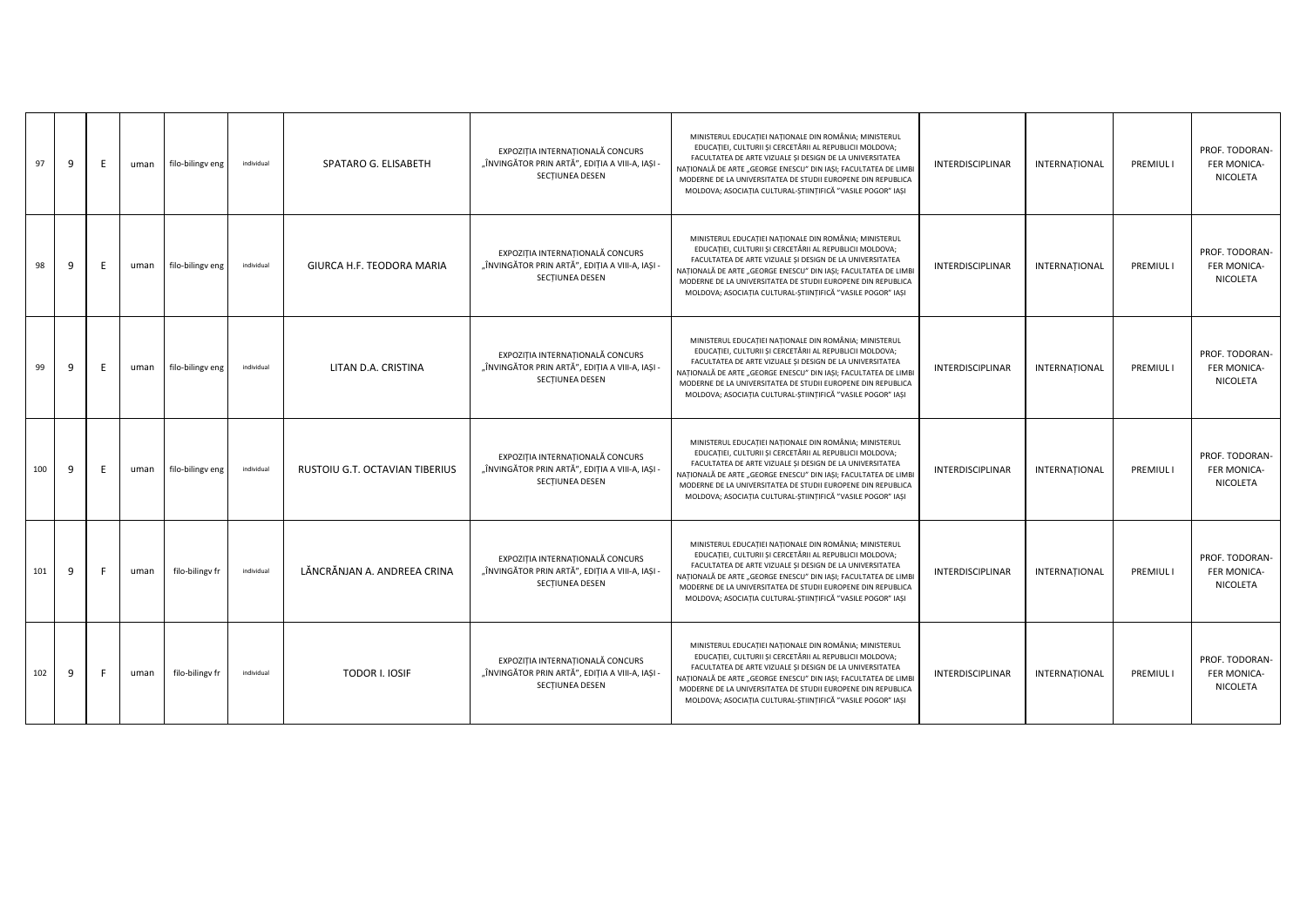| 103 | 9  | E            | uman | filo-bilingy eng | individual | CĂRPINEAN O. IULIA                                                                           | EXPOZITIA INTERNATIONALĂ CONCURS<br>"ÎNVINGĂTOR PRIN ARTĂ", EDITIA A VIII-A, IASI -<br>SECTIUNEA POEZIE                                                       | MINISTERUL EDUCAȚIEI NAȚIONALE DIN ROMÂNIA; MINISTERUL<br>EDUCATIEI, CULTURII ȘI CERCETĂRII AL REPUBLICII MOLDOVA;<br>FACULTATEA DE ARTE VIZUALE ȘI DESIGN DE LA UNIVERSITATEA<br>NAȚIONALĂ DE ARTE "GEORGE ENESCU" DIN IAȘI; FACULTATEA DE LIMB<br>MODERNE DE LA UNIVERSITATEA DE STUDII EUROPENE DIN REPUBLICA<br>MOLDOVA; ASOCIAȚIA CULTURAL-ȘTIINȚIFICĂ "VASILE POGOR" IAȘI | <b>INTERDISCIPLINAR</b> | INTERNATIONAL | <b>PREMIULI</b>                        | PROF. TODORAN-<br><b>FER MONICA-</b><br>NICOLETA |
|-----|----|--------------|------|------------------|------------|----------------------------------------------------------------------------------------------|---------------------------------------------------------------------------------------------------------------------------------------------------------------|---------------------------------------------------------------------------------------------------------------------------------------------------------------------------------------------------------------------------------------------------------------------------------------------------------------------------------------------------------------------------------|-------------------------|---------------|----------------------------------------|--------------------------------------------------|
| 104 |    |              |      |                  | ECHIPĂ     | COROIU E. ANAMARIA MĂDĂLINA:<br>DAVID D. DANIELA<br>HAŞEGAN P.A. MIHAIL;<br>DOMȘA L. EMANUEL | CONCURSUL DE ISTORIE "ALBA IULIA, CEALALTĂ<br>CAPITALĂ", EDITIA 2018                                                                                          | PRIMĂRIA MUNICIPIULUI ALBA IULIA                                                                                                                                                                                                                                                                                                                                                | <b>ISTORIE</b>          | LOCAL         | MARELE PREMIU                          | PROF. CETEAN<br>DANIELA                          |
| 105 | 10 | D            | real | st ale nat       | individual | CLAMBA A. CIPRIAN BENIAMIN                                                                   | BEBRAS CHALLENGE ROMANIA - CONCURS<br>INTERNATIONAL DE INFORMATICĂ ȘI GÂNDIRE<br>COMPUTATIONALĂ                                                               | BEBRAS ROMÂNIA; ECDL ROMÂNIA                                                                                                                                                                                                                                                                                                                                                    | <b>INFORMATICĂ</b>      | INTERNATIONAL | 99 PUNCTE                              | PROF. MURESAN<br>CODRUTA                         |
| 106 | 9  |              | real | mi-int info      | individual | MANTA N. MARIA GABRIELA:<br>MĂRGINEAN D. DAN CRISTIAN;<br>TOADER D. DANIEL                   | SESIUNEA DE COMUNICĂRI STIINTIFICE A<br>STUDENTILOR, IN-EXTENSO, A XVIII-A EDITIE, 20<br>APRILIE 2018                                                         | FACULTATEA DE ȘTIINȚE EXACTE ȘI INGINEREȘTI A UNIVERSITĂȚII "1<br>DECEMBRIE 1918" DIN ALBA IULIA;                                                                                                                                                                                                                                                                               | INFORMATICĂ             |               | PREMIUL I                              | PROF. MURESAN<br>LAURA                           |
| 107 | 9  | $\mathsf{C}$ | real | mi-int info      | individual | COSTEA M. IOAN DRAGOS;<br>PĂȚAN V.I. PAUL ANDREI;<br>BESOIU A. ANDREI TUDOR                  | SESIUNEA DE COMUNICĂRI STIINTIFICE A<br>STUDENTILOR, IN-EXTENSO, A XVIII-A EDITIE, 20<br>APRILIE 2018                                                         | FACULTATEA DE ȘTIINȚE EXACTE ȘI INGINEREȘTI A UNIVERSITĂȚII "1<br>DECEMBRIE 1918" DIN ALBA IULIA;                                                                                                                                                                                                                                                                               | INFORMATICĂ             |               | PREMIUL I                              | PROF. MURESAN<br>LAURA                           |
| 108 | 9  |              | real | mi-int info      | individual | MĂRGINEAN D. DAN CRISTIAN                                                                    | SESIUNEA DE COMUNICĂRI STIINTIFICE A<br>STUDENTILOR, IN-EXTENSO, A XVIII-A EDIȚIE, 20<br><b>APRILIE 2018</b>                                                  | FACULTATEA DE ȘTIINȚE EXACTE ȘI INGINEREȘTI A UNIVERSITĂȚII "1<br>DECEMBRIE 1918" DIN ALBA IULIA;                                                                                                                                                                                                                                                                               | INFORMATICĂ             |               | DIPLOMĂ DE<br>PARTICIPARE              | PROF. MURESAN<br>LAURA                           |
| 109 | 9  | C            | real | mi-int info      | individual | MANTA N. MARIA GABRIELA                                                                      | SESIUNEA DE COMUNICĂRI ȘTIINȚIFICE A<br>STUDENTILOR, IN-EXTENSO, A XVIII-A EDITIE, 20                                                                         | FACULTATEA DE STIINTE EXACTE SI INGINERESTI A UNIVERSITĂTII "1<br>DECEMBRIE 1918" DIN ALBA IULIA:                                                                                                                                                                                                                                                                               | INFORMATICĂ             |               | DIPLOMĂ DE<br>PARTICIPARE              | PROF. MURESAN<br>LAURA                           |
| 110 | 9  |              | real | mi-int info      | individual | COSTEA M. IOAN DRAGOS                                                                        | APRILIE 2018<br>SESIUNEA DE COMUNICARI ȘTIINȚIFICE A<br>STUDENTILOR, IN-EXTENSO, A XVIII-A EDITIE, 20<br>APRILIE 2018<br>SESIUNEA DE COMUNICARI ȘTIINȚIFICE A | FACULTATEA DE ȘTIINȚE EXACTE ȘI INGINEREȘTI A UNIVERSITĂȚII "1<br>DECEMBRIE 1918" DIN ALBA IULIA;                                                                                                                                                                                                                                                                               | INFORMATICĂ             |               | DIPLOMĂ DE<br>PARTICIPARE              | PROF. MUREȘAN<br>LAURA                           |
| 111 | 9  |              | real | mi-int info      | individual | BESOIU A. ANDREI TUDOR                                                                       | STUDENTILOR, IN-EXTENSO, A XVIII-A EDITIE, 20<br>APRILIE 2018                                                                                                 | FACULTATEA DE ȘTIINȚE EXACTE ȘI INGINEREȘTI A UNIVERSITĂȚII "1<br>DECEMBRIE 1918" DIN ALBA IULIA:                                                                                                                                                                                                                                                                               | INFORMATICĂ             |               | DIPLOMĂ DE<br>PARTICIPARE              | PROF. MUREȘAN<br>LAURA                           |
| 112 | 9  |              | real | mi-int info      | individual | PĂȚAN V.I. PAUL ANDREI                                                                       | SESIUNEA DE COMUNICĂRI ȘTIINȚIFICE A<br>STUDENTILOR, IN-EXTENSO, A XVIII-A EDITIE, 20<br>APRILIE 2018                                                         | FACULTATEA DE ȘTIINȚE EXACTE ȘI INGINEREȘTI A UNIVERSITĂȚII "1<br>DECEMBRIE 1918" DIN ALBA IULIA;                                                                                                                                                                                                                                                                               | INFORMATICĂ             |               | DIPLOMĂ DE<br>PARTICIPARE              | PROF. MURESAN<br>LAURA                           |
| 113 | 9  |              | real | mi-int info      | individual | <b>TOADER D. DANIEL</b>                                                                      | SESIUNEA DE COMUNICĂRI STIINTIFICE A<br>STUDENTILOR, IN-EXTENSO, A XVIII-A EDITIE, 20<br>APRILIE 2018                                                         | FACULTATEA DE ȘTIINȚE EXACTE ȘI INGINEREȘTI A UNIVERSITĂȚII "1<br>DECEMBRIE 1918" DIN ALBA IULIA:                                                                                                                                                                                                                                                                               | INFORMATICĂ             |               | DIPLOMĂ DE<br>PARTICIPARE              | PROF. MUREȘAN<br>LAURA                           |
| 114 |    |              |      |                  | ECHIPĂ     | AMINTIRILE SUNT TOT CEEA CE AVEM                                                             | <b>GREEN FASHION SHOW</b>                                                                                                                                     | AGENTIA LOCALĂ A ENERGIEI ALBA; CONSILIUL JUDETEAN ALBA;<br>PRIMĂRIA ALBA IULIA; PRIMĂRIA SEBES; INSPECTORATUL SCOLAR<br>JUDEȚEAN ALBA; TEATRUL DE PĂPUȘI "PRICJ=HINDEL" ALBA IULIA; CERCUI<br>DE MARKETING                                                                                                                                                                     | <b>INTERDISCIPLINAR</b> |               | PREMIUL SPECIAL<br>AL JURIULUI         | PROF. RUSU<br>PETRIANA                           |
| 115 | 9  | G            | uman | st sociale       | individual | IVASCU-BODEA V. DIANA MARIA                                                                  | <b>GREEN FASHION SHOW</b>                                                                                                                                     | AGENTIA LOCALĂ A ENERGIEI ALBA; CONSILIUL JUDETEAN ALBA;<br>PRIMĂRIA ALBA IULIA; PRIMĂRIA SEBES; INSPECTORATUL SCOLAR<br>JUDETEAN ALBA; TEATRUL DE PĂPUȘI "PRICJ=HINDEL" ALBA IULIA; CERCUI<br>DE MARKETING                                                                                                                                                                     | INTERDISCIPLINAR        |               | <b>LOCUL II</b><br>PREZENȚĂ<br>SCENICĂ | PROF. RUSU<br>PETRIANA                           |
| 116 | 11 |              | real | mi-int info      | individual | DRAGOȘ N. ADRIAN NICOLAE                                                                     | PRIX DES CLUBS FRANCOPHONES D'AFFAIRES - IV<br>EDITION, SECTION SANTE-ENVIRONNEMENT                                                                           | CLUB FRANCOPHONE D'AFFAIRES DE SIBIU; CLUB FRANCOPHONE D'AFFAIRES DE<br><b>CLUI</b>                                                                                                                                                                                                                                                                                             | <b>INTERDISCIPLINAR</b> |               | PREMIUL I                              | PROF. MURESAN<br>LAURA;<br>PROF. RUSU SOFICA     |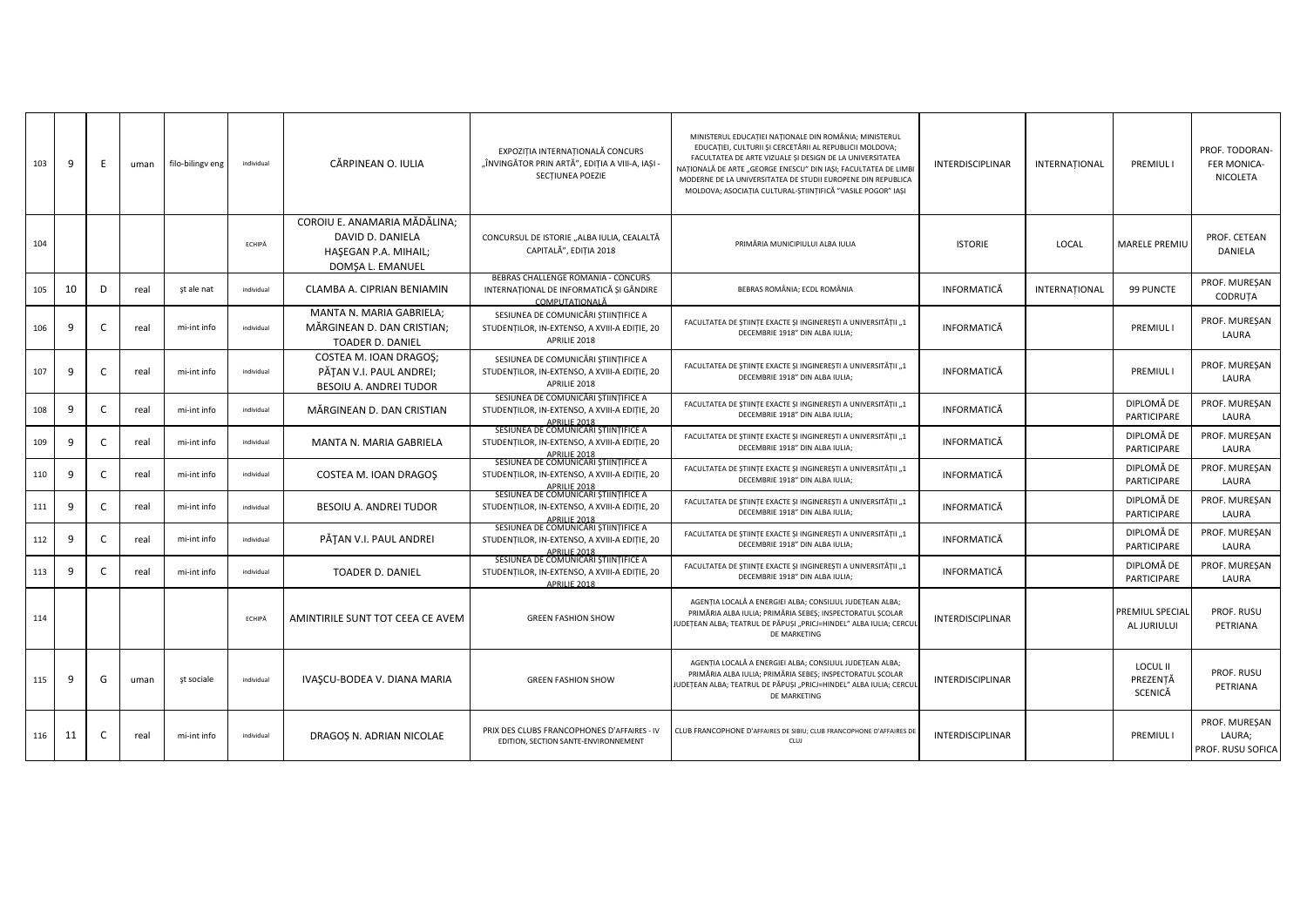|     |    |    |      |             |            |                               |                                                                                                      |                                                                                                                                                 |                         |                 |                           | PROF. MURESAN                                    |
|-----|----|----|------|-------------|------------|-------------------------------|------------------------------------------------------------------------------------------------------|-------------------------------------------------------------------------------------------------------------------------------------------------|-------------------------|-----------------|---------------------------|--------------------------------------------------|
| 117 | 11 | C  | real | mi-int info | individual | OPRITA I. CĂTĂLIN IONUT       | PRIX DES CLUBS FRANCOPHONES D'AFFAIRES - IV<br>EDITION, SECTION SANTE-ENVIRONNEMENT                  | CLUB FRANCOPHONE D'AFFAIRES DE SIBIU; CLUB FRANCOPHONE D'AFFAIRES DE<br>CLUJ                                                                    | <b>INTERDISCIPLINAR</b> |                 | <b>PREMIUL I</b>          | LAURA;<br>PROF. RUSU SOFICA                      |
| 118 | 11 | C  | real | mi-int info | individual | SUCIU M.F. ALIN FLORIN        | PRIX DES CLUBS FRANCOPHONES D'AFFAIRES - IV<br>EDITION, SECTION SANTE-ENVIRONNEMENT                  | CLUB FRANCOPHONE D'AFFAIRES DE SIBIU; CLUB FRANCOPHONE D'AFFAIRES DE<br>CLUJ                                                                    | <b>INTERDISCIPLINAR</b> |                 | PREMIUL I                 | PROF. MURESAN<br>LAURA;<br>PROF. RUSU SOFICA     |
| 119 | 11 | B  | real | mi-int eng  | individual | ZAH D. ELENA                  | PRIX DES CLUBS FRANCOPHONES D'AFFAIRES - IV<br>EDITION, SECTION SANTE-ENVIRONNEMENT                  | CLUB FRANCOPHONE D'AFFAIRES DE SIBIU; CLUB FRANCOPHONE D'AFFAIRES DE<br>CLUJ                                                                    | INTERDISCIPLINAR        |                 | DIPLOMĂ DE<br>PARTICIPARE | PROF. BĂDĂU<br><b>GEORGETA</b>                   |
| 120 | 11 | B  | real | mi-int eng  | individual | ZAH D. ELENA                  | PRIX DES CLUBS FRANCOPHONES D'AFFAIRES - IV<br>EDITION, SECTION COURT-METRAGE                        | CLUB FRANCOPHONE D'AFFAIRES DE SIBIU; CLUB FRANCOPHONE D'AFFAIRES DE<br><b>CLUJ</b>                                                             | INTERDISCIPLINAR        |                 | DIPLOMĂ DE<br>PARTICIPARE | PROF. BĂDĂU<br>GEORGETA                          |
| 121 | 11 | B  | real | mi-int eng  | individual | LETERNA P. ALEX VALENTIN      | PRIX DES CLUBS FRANCOPHONES D'AFFAIRES - IV<br>EDITION, SECTION COURT-METRAGE                        | CLUB FRANCOPHONE D'AFFAIRES DE SIBIU; CLUB FRANCOPHONE D'AFFAIRES DE<br>CLUJ                                                                    | INTERDISCIPLINAR        |                 | DIPLOMĂ DE<br>PARTICIPARE | PROF. BĂDĂU<br><b>GEORGETA</b>                   |
| 122 |    |    |      |             | ECHIPĂ     | RO001, XEO                    | NATIONAL CHAMPIONSHIP BRD FIRST TECH<br>CHELLENGE ROMANIA, BUCHAREST MARCH 23-25<br>SEASON 2017-2018 | ASOCIAȚIA NAȚIE PRIN EDUCAȚIE; UNIVERSITATEA POLITEHNICĂ<br>BUCUREȘTI; MINISTERUL EDUCAȚIEI NAȚIONALE; INSPECTORATUL ȘCOLAR<br><b>BUCUREȘTI</b> | INFORMATICĂ             | <b>NATIONAL</b> | LOCUL I                   | PROF. MUREŞAN<br>LAURA;<br>PROF. PALCU<br>CARMEN |
| 123 | 12 | C  | real | mi-int info | individual | CIOANCĂ S. ȘTEFAN RĂZVAN      | NATIONAL CHAMPIONSHIP BRD FIRST TECH<br>CHELLENGE ROMANIA, BUCHAREST MARCH 23-25<br>SEASON 2017-2018 | ASOCIAȚIA NAȚIE PRIN EDUCAȚIE; UNIVERSITATEA POLITEHNICĂ<br>BUCUREȘTI; MINISTERUL EDUCAȚIEI NAȚIONALE; INSPECTORATUL ȘCOLAR<br><b>BUCUREȘTI</b> | INFORMATICĂ             | <b>NATIONAL</b> | <b>CERTIFICAT</b>         | PROF. MUREȘAN<br>LAURA;<br>PROF. PALCU<br>CARMEN |
| 124 | 12 | C. | real | mi-int info | individual | POPEIU M. I. ROXANA-NICOLETA  | NATIONAL CHAMPIONSHIP BRD FIRST TECH<br>CHELLENGE ROMANIA, BUCHAREST MARCH 23-25<br>SEASON 2017-2018 | ASOCIAȚIA NAȚIE PRIN EDUCAȚIE; UNIVERSITATEA POLITEHNICĂ<br>BUCUREȘTI; MINISTERUL EDUCAȚIEI NAȚIONALE; INSPECTORATUL ȘCOLAR<br><b>BUCUREȘTI</b> | INFORMATICĂ             | <b>NATIONAL</b> | <b>CERTIFICAT</b>         | PROF. MUREȘAN<br>LAURA;<br>PROF. PALCU<br>CARMEN |
| 125 | 11 | B  | real | mi-int eng  | individual | LETERNA P. ALEX VALENTIN      | NATIONAL CHAMPIONSHIP BRD FIRST TECH<br>CHELLENGE ROMANIA, BUCHAREST MARCH 23-25<br>SEASON 2017-2018 | ASOCIAȚIA NAȚIE PRIN EDUCAȚIE; UNIVERSITATEA POLITEHNICĂ<br>BUCUREȘTI; MINISTERUL EDUCAȚIEI NAȚIONALE; INSPECTORATUL ȘCOLAR<br><b>BUCUREȘTI</b> | INFORMATICĂ             | <b>NATIONAL</b> | CERTIFICAT                | PROF. MUREȘAN<br>LAURA;<br>PROF. PALCU<br>CARMEN |
| 126 | 10 | B  | real | mi-int eng  | individual | GHIŞA N.Ş. ALEXANDRU NICOLAE  | NATIONAL CHAMPIONSHIP BRD FIRST TECH<br>CHELLENGE ROMANIA, BUCHAREST MARCH 23-25<br>SEASON 2017-2018 | ASOCIAȚIA NAȚIE PRIN EDUCAȚIE; UNIVERSITATEA POLITEHNICĂ<br>BUCUREȘTI; MINISTERUL EDUCAȚIEI NAȚIONALE; INSPECTORATUL ȘCOLAR<br><b>BUCUREȘTI</b> | <b>INFORMATICĂ</b>      | <b>NATIONAL</b> | CERTIFICAT                | PROF. MUREŞAN<br>LAURA;<br>PROF. PALCU<br>CARMEN |
| 127 | 10 | C  | real | mi-int info | individual | SERAFINO C.D. MARIA ANTONELLA | NATIONAL CHAMPIONSHIP BRD FIRST TECH<br>CHELLENGE ROMANIA, BUCHAREST MARCH 23-25<br>SEASON 2017-2018 | ASOCIAȚIA NAȚIE PRIN EDUCAȚIE; UNIVERSITATEA POLITEHNICĂ<br>BUCUREȘTI; MINISTERUL EDUCAȚIEI NAȚIONALE; INSPECTORATUL ȘCOLAR<br><b>BUCUREȘTI</b> | INFORMATICĂ             | NATIONAL        | <b>CERTIFICAT</b>         | PROF. MUREŞAN<br>LAURA;<br>PROF. PALCU<br>CARMEN |
| 128 | 11 | C  | real | mi-int info | individual | RUSAN C. IOANA MĂDĂLINA       | NATIONAL CHAMPIONSHIP BRD FIRST TECH<br>CHELLENGE ROMANIA, BUCHAREST MARCH 23-25<br>SEASON 2017-2018 | ASOCIAȚIA NAȚIE PRIN EDUCAȚIE; UNIVERSITATEA POLITEHNICĂ<br>BUCUREȘTI; MINISTERUL EDUCAȚIEI NAȚIONALE; INSPECTORATUL ȘCOLAR<br><b>BUCUREȘTI</b> | INFORMATICĂ             | <b>NATIONAL</b> | CERTIFICAT                | PROF. MUREŞAN<br>LAURA;<br>PROF. PALCU<br>CARMEN |
| 129 | 10 | C  | real | mi-int info | individual | NEAMTU L.G. CLAUDIU           | NATIONAL CHAMPIONSHIP BRD FIRST TECH<br>CHELLENGE ROMANIA, BUCHAREST MARCH 23-25<br>SEASON 2017-2018 | ASOCIAȚIA NAȚIE PRIN EDUCAȚIE; UNIVERSITATEA POLITEHNICĂ<br>BUCUREȘTI; MINISTERUL EDUCAȚIEI NAȚIONALE; INSPECTORATUL ȘCOLAR<br><b>BUCUREȘTI</b> | INFORMATICĂ             | <b>NATIONAL</b> | <b>CERTIFICAT</b>         | PROF. MUREȘAN<br>LAURA;<br>PROF. PALCU<br>CARMEN |
| 130 | 10 | C  | real | mi-int info | individual | HADA I. IOAN ANDREI           | NATIONAL CHAMPIONSHIP BRD FIRST TECH<br>CHELLENGE ROMANIA, BUCHAREST MARCH 23-25<br>SEASON 2017-2018 | ASOCIAȚIA NAȚIE PRIN EDUCAȚIE; UNIVERSITATEA POLITEHNICĂ<br>BUCUREȘTI; MINISTERUL EDUCAȚIEI NAȚIONALE; INSPECTORATUL ȘCOLAR<br><b>BUCUREȘTI</b> | <b>INFORMATICĂ</b>      | <b>NATIONAL</b> | <b>CERTIFICAT</b>         | PROF. MUREȘAN<br>LAURA;<br>PROF. PALCU<br>CARMEN |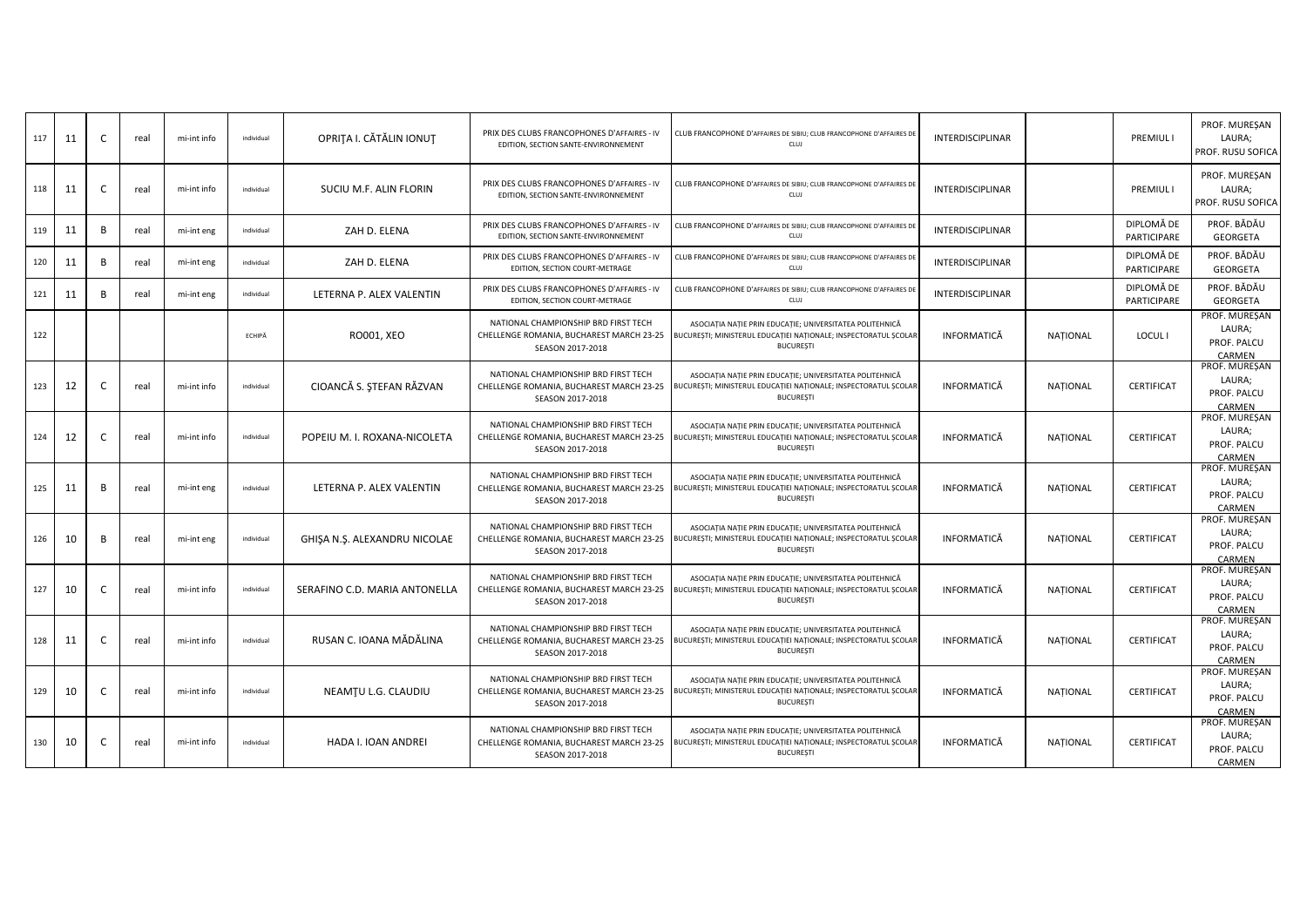| 131 | 10 | C            | real | mi-int info | individual | DAVID D. BOGDAN ADRIAN         | NATIONAL CHAMPIONSHIP BRD FIRST TECH<br>CHELLENGE ROMANIA, BUCHAREST MARCH 23-25<br>SEASON 2017-2018                       | ASOCIATIA NATIE PRIN EDUCATIE; UNIVERSITATEA POLITEHNICĂ<br>BUCUREȘTI; MINISTERUL EDUCAȚIEI NAȚIONALE; INSPECTORATUL ȘCOLAR<br><b>BUCUREȘTI</b> | <b>INFORMATICĂ</b> | <b>NATIONAL</b> | <b>CERTIFICAT</b>              | PROF. MUREŞAN<br>LAURA;<br>PROF. PALCU<br>CARMEN |
|-----|----|--------------|------|-------------|------------|--------------------------------|----------------------------------------------------------------------------------------------------------------------------|-------------------------------------------------------------------------------------------------------------------------------------------------|--------------------|-----------------|--------------------------------|--------------------------------------------------|
| 132 | 11 | B            | real | mi-int eng  | individual | MERMEZAN M. MIHAI MARIUS       | NATIONAL CHAMPIONSHIP BRD FIRST TECH<br>CHELLENGE ROMANIA, BUCHAREST MARCH 23-25<br>SEASON 2017-2018                       | ASOCIAȚIA NAȚIE PRIN EDUCAȚIE; UNIVERSITATEA POLITEHNICĂ<br>BUCUREȘTI; MINISTERUL EDUCAȚIEI NAȚIONALE; INSPECTORATUL ȘCOLAR<br><b>BUCUREȘTI</b> | INFORMATICĂ        | <b>NATIONAL</b> | <b>CERTIFICAT</b>              | PROF. MUREŞAN<br>LAURA;<br>PROF. PALCU<br>CARMEN |
| 133 | 10 | $\mathsf{C}$ | real | mi-int info | individual | JURCA C. ALEXANDRA ELIZA       | NATIONAL CHAMPIONSHIP BRD FIRST TECH<br>CHELLENGE ROMANIA, BUCHAREST MARCH 23-25<br>SEASON 2017-2018                       | ASOCIATIA NATIE PRIN EDUCATIE; UNIVERSITATEA POLITEHNICĂ<br>BUCUREȘTI; MINISTERUL EDUCAȚIEI NAȚIONALE; INSPECTORATUL ȘCOLAR<br><b>BUCUREȘTI</b> | INFORMATICĂ        | <b>NATIONAL</b> | CERTIFICAT                     | PROF. MUREŞAN<br>LAURA;<br>PROF. PALCU<br>CARMEN |
| 134 | 11 | A            | real | mate-info   | individual | CORPODEAN A.S. DARIUS CĂTĂLIN  | NATIONAL CHAMPIONSHIP BRD FIRST TECH<br>CHELLENGE ROMANIA, BUCHAREST MARCH 23-25<br>SEASON 2017-2018                       | ASOCIAȚIA NAȚIE PRIN EDUCAȚIE; UNIVERSITATEA POLITEHNICĂ<br>BUCUREȘTI; MINISTERUL EDUCAȚIEI NAȚIONALE; INSPECTORATUL ȘCOLAR<br><b>BUCUREȘTI</b> | INFORMATICĂ        | <b>NATIONAL</b> | <b>CERTIFICAT</b>              | PROF. MUREŞAN<br>LAURA;<br>PROF. PALCU<br>CARMEN |
| 135 | 11 | A            | real | mate-info   | individual | FLOREA F.M. DENISA-MARIA       | NATIONAL CHAMPIONSHIP BRD FIRST TECH<br>CHELLENGE ROMANIA, BUCHAREST MARCH 23-25<br>SEASON 2017-2018                       | ASOCIAȚIA NAȚIE PRIN EDUCAȚIE; UNIVERSITATEA POLITEHNICĂ<br>BUCUREȘTI; MINISTERUL EDUCAȚIEI NAȚIONALE; INSPECTORATUL ȘCOLAR<br><b>BUCUREȘTI</b> | INFORMATICĂ        | <b>NATIONAL</b> | <b>CERTIFICAT</b>              | PROF. MUREȘAN<br>LAURA;<br>PROF. PALCU<br>CARMEN |
| 136 | 11 | A            | real | mate-info   | individual | SOFRAC I. ROBERT IONATAN       | NATIONAL CHAMPIONSHIP BRD FIRST TECH<br>CHELLENGE ROMANIA, BUCHAREST MARCH 23-25<br>SEASON 2017-2018                       | ASOCIAȚIA NAȚIE PRIN EDUCAȚIE; UNIVERSITATEA POLITEHNICĂ<br>BUCUREȘTI; MINISTERUL EDUCAȚIEI NAȚIONALE; INSPECTORATUL ȘCOLAR<br><b>BUCUREȘTI</b> | INFORMATICĂ        | <b>NATIONAL</b> | <b>CERTIFICAT</b>              | PROF. MUREȘAN<br>LAURA;<br>PROF. PALCU<br>CARMEN |
| 137 | 12 | $\mathsf{C}$ | real | mi-int info | individual | DRĂGUȘ M.G. ALEXANDRU          | NATIONAL CHAMPIONSHIP BRD FIRST TECH<br>CHELLENGE ROMANIA, BUCHAREST MARCH 23-25<br>SEASON 2017-2018                       | ASOCIAȚIA NAȚIE PRIN EDUCAȚIE; UNIVERSITATEA POLITEHNICĂ<br>BUCUREȘTI; MINISTERUL EDUCAȚIEI NAȚIONALE; INSPECTORATUL ȘCOLAR<br><b>BUCUREȘTI</b> | INFORMATICĂ        | <b>NATIONAL</b> | <b>CERTIFICAT</b>              | PROF. MUREȘAN<br>LAURA;<br>PROF. PALCU<br>CARMEN |
| 138 | 12 | C            | real | mi-int info | individual | POP F. CRISTIAN-GABRIE         | NATIONAL CHAMPIONSHIP BRD FIRST TECH<br>CHELLENGE ROMANIA, BUCHAREST MARCH 23-25<br>SEASON 2017-2018                       | ASOCIAȚIA NAȚIE PRIN EDUCAȚIE; UNIVERSITATEA POLITEHNICĂ<br>BUCUREȘTI; MINISTERUL EDUCAȚIEI NAȚIONALE; INSPECTORATUL ȘCOLAR<br><b>BUCUREȘTI</b> | INFORMATICĂ        | NAȚIONAL        | CERTIFICAT                     | PROF. MUREŞAN<br>LAURA;<br>PROF. PALCU<br>CARMEN |
| 139 | 12 | A            | real | mate-info   | individual | <b>GRUIAN C. GEORGE-CORNEL</b> | <b>CROSUL TINERETULUI</b>                                                                                                  | MINISTERUL TINERETULUI ȘI SPORTULUI; DIRECȚIA JUDEȚEANĂ PENTRU<br>SPORT ȘI TINERET ALBA                                                         | <b>SPORT</b>       |                 | LOCUL I                        | PROF. ISPAS DORIN                                |
| 140 | 12 | A            | real | mate-info   | individual | SICOE A. VLAD-ANDREI           | <b>CROSUL TINERETULUI</b>                                                                                                  | MINISTERUL TINERETULUI ȘI SPORTULUI; DIRECȚIA JUDEȚEANĂ PENTRU<br>SPORT ȘI TINERET ALBA                                                         | SPORT              |                 | <b>LOCUL II</b>                | PROF. ISPAS DORIN                                |
| 141 | 12 | A            | real | mate-info   | individual | MARCU N. MIHAI-ALEXANDRU       | <b>CROSUL TINERETULUI</b>                                                                                                  | MINISTERUL TINERETULUI ȘI SPORTULUI; DIRECȚIA JUDEȚEANĂ PENTRU<br>SPORT SI TINERET ALBA                                                         | SPORT              |                 | <b>LOCUL III</b>               | PROF. ISPAS DORIN                                |
| 142 |    |              |      |             | ECHIPĂ     | ECHIPA DE BASCHET BĂIEȚI       | OLIMPIADA NATIONALĂ A SPORTULUI SCOLAR -<br>ETAPA JUDEȚEANĂ. CAMPIONATUL NAȚIONAL<br>ȘCOLAR DE BASCHET - ÎNVĂȚĂMÂNT LICEAL | MINISTERUL EDUCAȚIEI NAȚIONALE; INSPECTORATUL ȘCOLAR JUDEȚEAN<br>ALBA                                                                           | SPORT              | JUDETEAN        | <b>LOCUL II</b>                |                                                  |
| 143 |    |              |      |             | ECHIPĂ     | ECHIPA DE VOLEI FETE           | OLIMPIADA NAȚIONALĂ A SPORTULUI ȘCOLAR -<br>ETAPA JUDEȚEANĂ. CAMPIONATUL NAȚIONAL<br>ȘCOLAR DE VOLEI - ÎNVĂȚĂMÂNT LICEAL   | MINISTERUL EDUCAȚIEI NAȚIONALE; INSPECTORATUL ȘCOLAR JUDEȚEAN<br>ALBA                                                                           | SPORT              | JUDETEAN        | <b>LOCUL III</b>               |                                                  |
| 144 | 10 | C            | real | mi-int info | individual | CIORGOVEAN I. IUSTIN           | CAMPIONATUL NATIONAL INDIVIDUAL PENTRU COPII<br>SI JUNIORI - SAH BLITZ                                                     | FEDERAȚIA ROMÂNĂ DE ȘAH                                                                                                                         | ŞAH                | NAȚIONAL        | <b>LOCUL III</b>               |                                                  |
| 145 | 10 | C            | real | mi-int info | individual | CIORGOVEAN I. IUSTIN           | OPENUL INTERNAȚIONAL AL ROMÂNIEI LA ȘAH                                                                                    | FEDERAȚIA ROMÂNĂ DE ȘAH; CONSILIUL JUDEȚEAN ALBA                                                                                                | ŞAH                | INTERNAȚIONAL   | DIPLOMĂ DE<br>EXCELENȚĂ        |                                                  |
| 146 | 10 | C            | real | mi-int info | individual | BÎCU S. DIANA ROXANA           | CONCURSUL NAȚIONAL DE COMUNICĂRI ȘTIINȚIFICE<br>ALE ELEVILOR DIN CLASELE LICEALE, ETAPA<br>NAȚIONALĂ, CUMPĂNA, CONSTANȚA   | SOCIETATEA DE GEOGRAFIE DIN ROMÂNIA                                                                                                             | GEOGRAFIE          | NATIONAL        | PREMIUL SPECIAL<br>AL JURIULUI | PROF. TODORAN-<br>FER MONICA-<br>NICOLETA        |